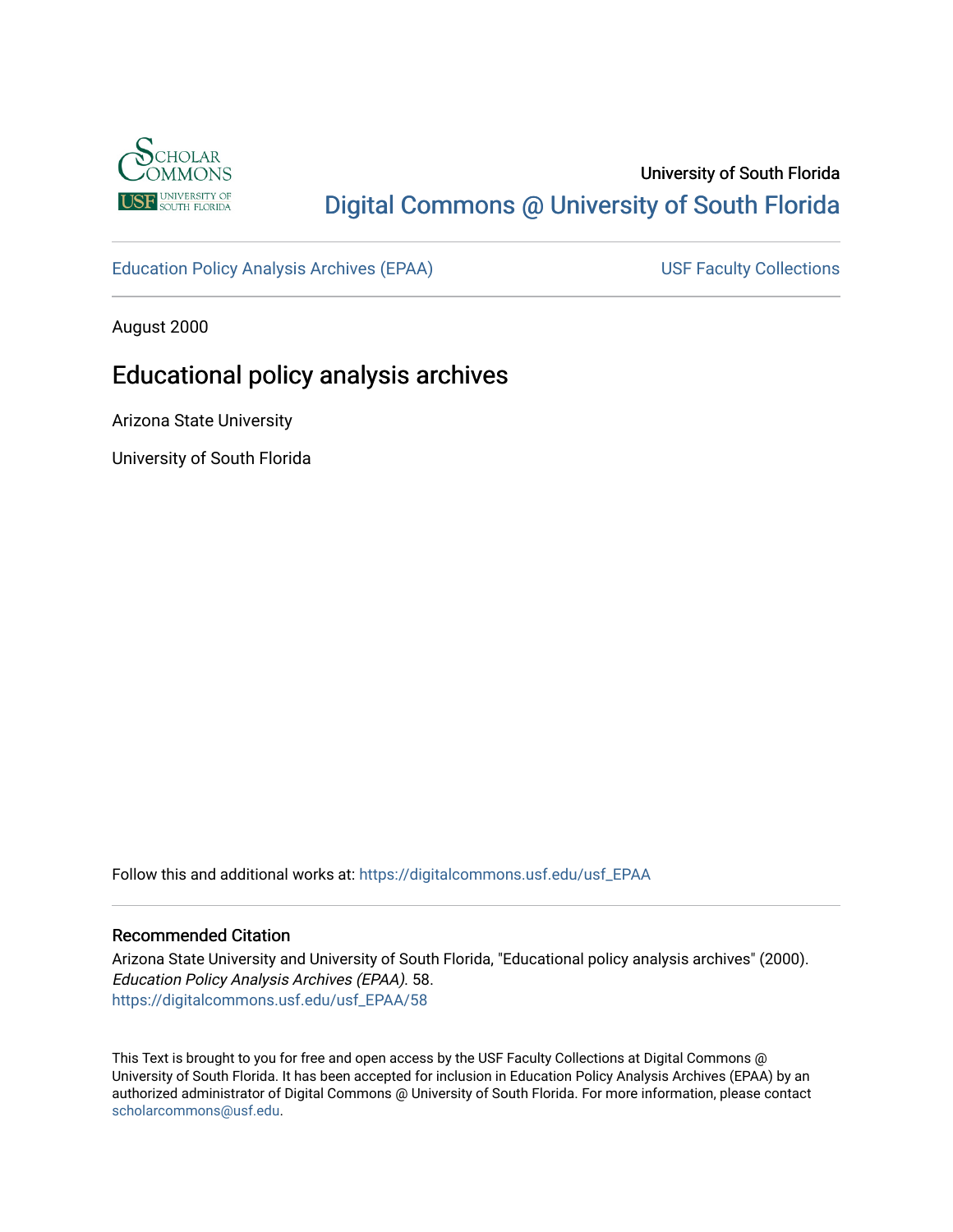# **Education Policy Analysis Archives**

#### **Volume 8 Number 44 August 27, 2000 ISSN 1068-2341**

A peer-reviewed scholarly electronic journal Editor: Gene V Glass, College of Education Arizona State University

Copyright 2000, the **EDUCATION POLICY ANALYSIS ARCHIVES**. Permission is hereby granted to copy any article if **EPAA** is credited and copies are not sold.

Articles appearing in **EPAA** are abstracted in the *Current Index to Journals in Education* by the ERIC Clearinghouse on Assessment and Evaluation and are permanently archived in *Resources in Education*.

## **Information Needs in the 21st Century: Will ERIC Be Ready?**

## **Lawrence M. Rudner ERIC Clearinghouse on Assessment and Evaluation University of Maryland, College Park**

#### **Abstract**

Ubiquitous for 35 years, the Educational Resources Information Center (ERIC) is known for its database and recently for its range of web-based information services. I contend that federal policy with regard to ERIC must change and that ERIC will need massive restructuring in order to continue to meet the information needs of the education community. Five arguments are presented and justified: 1) ERIC is the most widely known and used educational resource of the US Department of Education, 2) senior OERI and Department of Education officials have consistently undervalued, neglected, and underfunded the project, 3) ERIC's success is due largely to information analysis and dissemination activities beyond ERIC's contracted scope, 4) information needs have changed dramatically in the past few years and ERIC cannot keep up with the demands given its current resources, and 5) the ERIC database itself needs to be examined and probably redesigned.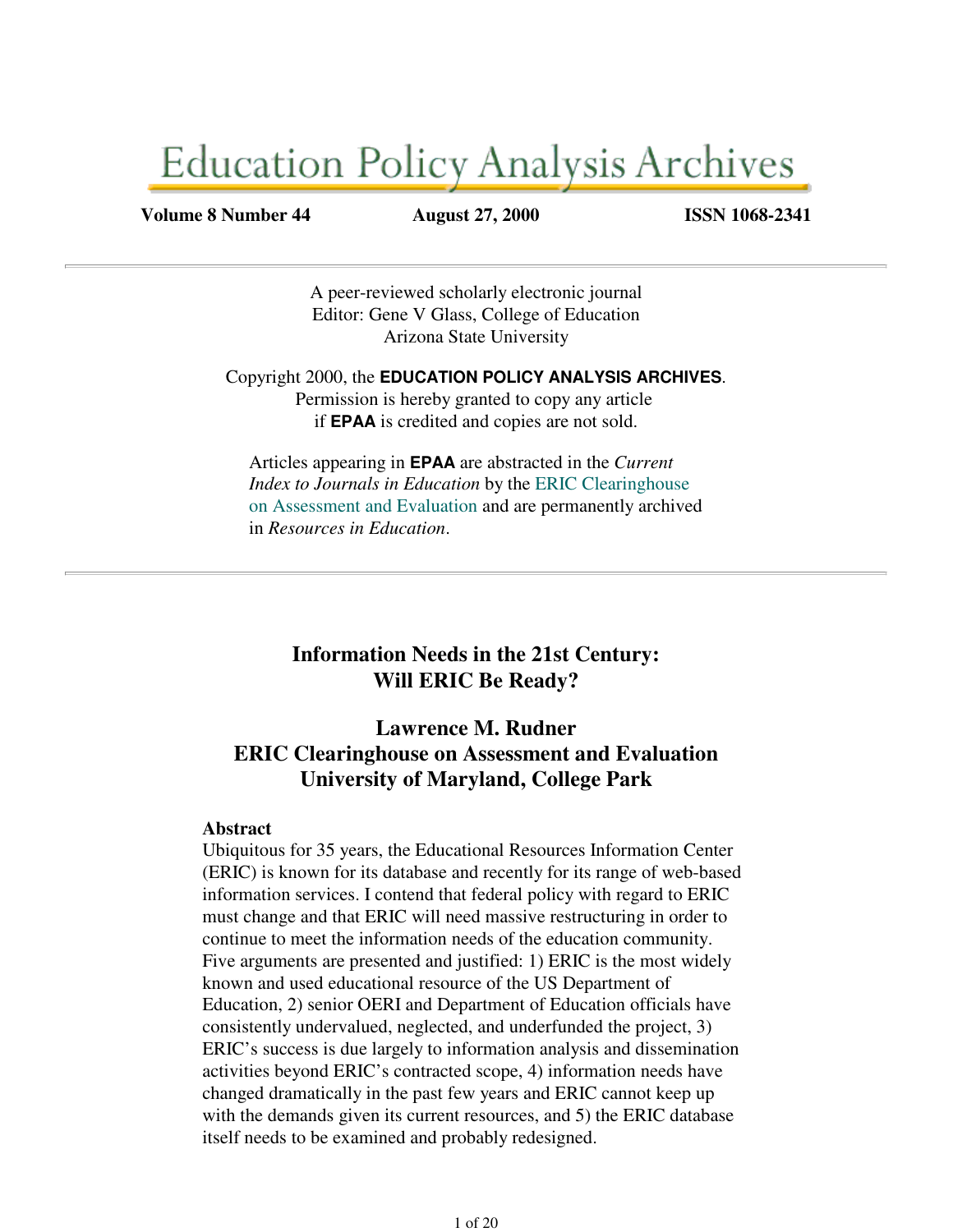## **Introduction**

 The Educational Resources Information Center (ERIC) has been the most visible source for education information since its inception in 1966. As a system of 16 clearinghouses and 3 support contractors, ERIC collects, abstracts, and indexes education materials for the ERIC database; responds to requests for information in subject specific areas; and produces special print and electronic publications on current

research, programs, and practices. As we enter into the  $21<sup>st</sup>$  century and the Information Age, the question to ask is: "Will ERIC be ready?" Taking a hard look at what ERIC has been and what ERIC is today relative to user information needs, I conclude that ERIC will need massive restructuring in order to continue to meet the information needs of the education community.

I base my conclusion on five basic arguments

1. ERIC is the most widely known and used educational resource of the US Department of Education.

2. While ERIC staff, including Office of Educational Research and Improvement monitors, have long appreciated ERIC, senior OERI and Department of Education officials have consistently undervalued, neglected, and underfunded the project.

3. ERIC's success is due largely to information analysis and dissemination activities that go beyond ERIC's contracted scope.

4. Information needs have changed dramatically in the past few years and ERIC cannot keep up with the demands given its current resources.

5. The ERIC database itself needs to be examined and probably redesigned.

 In this article, I justify these arguments. In my summary, I look at the federal role in education and conclude that unless ERIC is restructured, the U.S. Department of Education will fragment the nation's already frail educational information infrastructure. Educational research and practice will lose because neither will be able to readily build on past findings.

## **ERIC is the most widely known and used educational resource of the U.S. Department of Education**

 In its early years, ERIC was primarily an archive of the education literature. Its main activity was the development of its databases, *Resources in Education (RIE)* and *Current Index to Journals in Education (CIJE)*. Its primary users were researchers; the primary mode of access was through expert intermediaries - typically, reference librarians.

 While these two databases continue to be a major cornerstone for all clearinghouses, the rapid advancements of information technology have prompted ERIC to evolve into a much more powerful and useful resource. With the explosive growth of the Internet and CD-ROM products, ERIC as a system is now widely recognized as the central source for educational information.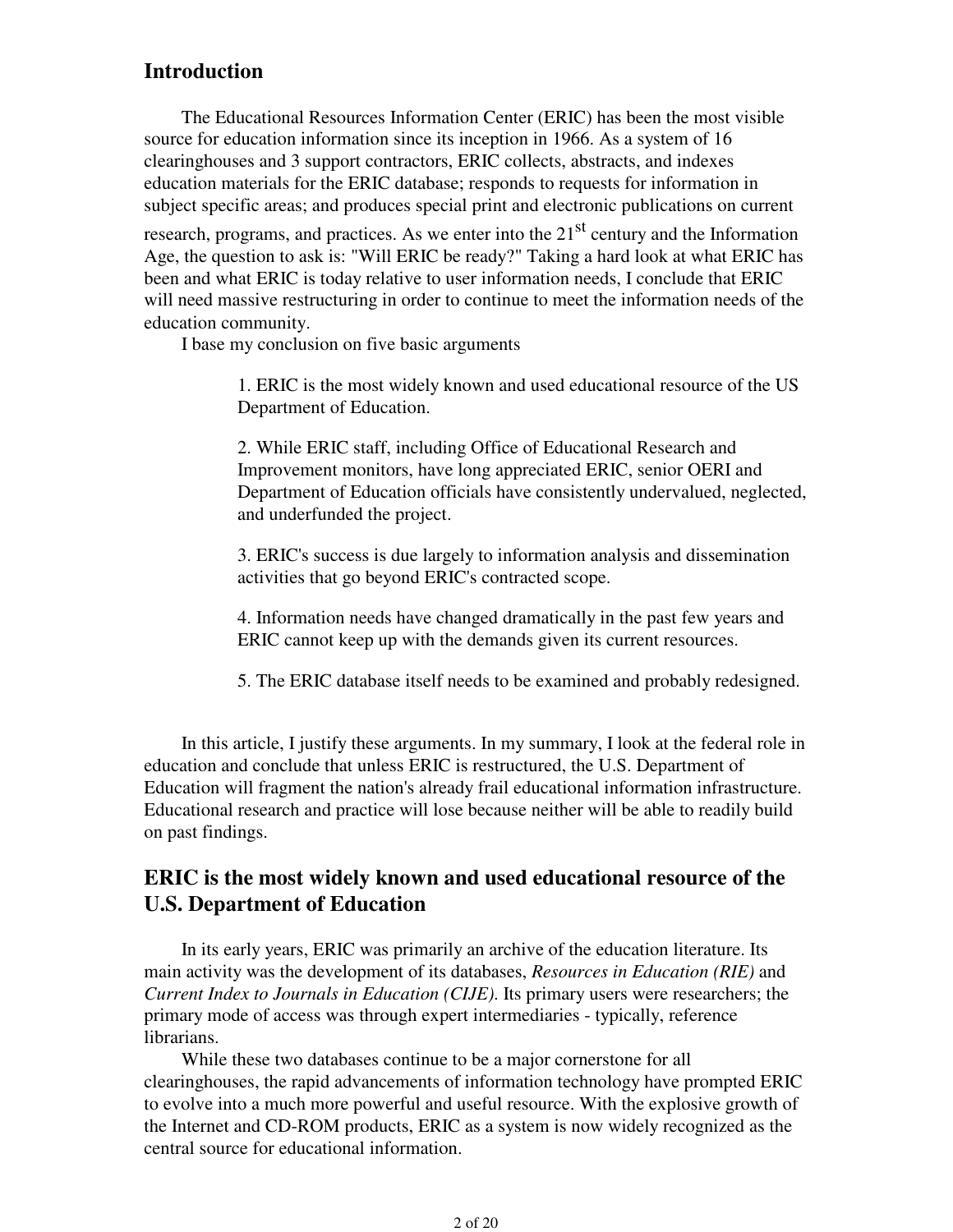# **Table 1 Popularity Rank of OERI ERIC, Regional Laboratories, and Research Center websites as rated by Alexa 8/10/2000**

| <b>ERIC Clearinghouses</b>                                   |         | <b>OERI R&amp;D</b><br><b>Laboratories</b>               |           | <b>OERI Centers</b>                                                                                         |         |  |
|--------------------------------------------------------------|---------|----------------------------------------------------------|-----------|-------------------------------------------------------------------------------------------------------------|---------|--|
| Reading, English, &<br>Communication                         | 1,891   | Northwest Regional<br><b>Education Laboratory</b>        | 41,021    | Center for the Study<br>of Teaching & Policy                                                                | 18,886  |  |
| * Information &<br><b>Technology</b>                         | 5,630   | Mid-continent<br>Regional Education<br>Laboratory        | 41,620    | National Center for<br>Early Development &<br>Learning                                                      | 52,336  |  |
| Assessment &<br><b>Evaluation</b>                            | 9,512   | North Central<br><b>Regional Education</b><br>Laboratory | 42,519    | Center for<br>Improvement of<br>Early Reading<br>Achievement                                                | 171,770 |  |
| <b>Urban Education</b>                                       | 58,764  | Southwest<br>Educational<br>Development<br>Laboratory    | 82,744    | National Center for<br>the Study of Adult<br>Learning & Literacy                                            | 200,195 |  |
| <b>Social Studies/Social</b><br><b>Science Education</b>     | 67,902  | WestEd                                                   | 102,588   | Center for Research<br>on the Education of<br><b>Students Placed</b><br>At-Risk                             | 210,687 |  |
| Disabilities & Gifted<br><b>Education</b>                    | 97,825  | * Appalachia<br>Regional Education<br>Laboratory         | 167,103   | National Center for<br><b>Improving Student</b><br>Learning &<br>Achievement in<br>Mathematics &<br>Science | 218,904 |  |
| <b>Community Colleges</b>                                    | 99,033  | Southeastern<br>Regional Vision for<br>Educators         | 220,079   | Center for Research<br>on Evaluation,<br>Standards, & Student<br>Testing                                    | 357,558 |  |
| * Elementary & Early<br><b>Childhood Education</b>           | 157,034 | Northeast & Island<br>Regional Education<br>Laboratory   | 411,025   | <b>National Research</b><br>Center on the Gifted<br>& Talented                                              | 402,967 |  |
| <b>Teaching &amp; Teacher</b><br><b>Education</b>            | 181,268 | Pacific Region<br><b>Education Laboratory</b>            | 1,020,475 | National Research &<br>Development Center<br>on English Learning<br>& Achievement                           | 545,177 |  |
| <b>Educational</b><br><b>Management</b>                      | 209,587 |                                                          |           | Center for Research<br>on Education,<br>Diversity, &<br>Excellence                                          | 782,396 |  |
| <b>Higher Education</b>                                      | 210,740 |                                                          |           |                                                                                                             |         |  |
| Adult, Career, &<br><b>Vocational Education</b>              | 271,478 |                                                          |           |                                                                                                             |         |  |
| Science, Mathematics,<br>& Environmental<br><b>Education</b> | 298,924 |                                                          |           |                                                                                                             |         |  |
| mean                                                         | 128,430 | mean                                                     | 236,575   | mean                                                                                                        | 296,088 |  |
| median                                                       | 99,033  | median                                                   | 102,588   | median                                                                                                      | 214,795 |  |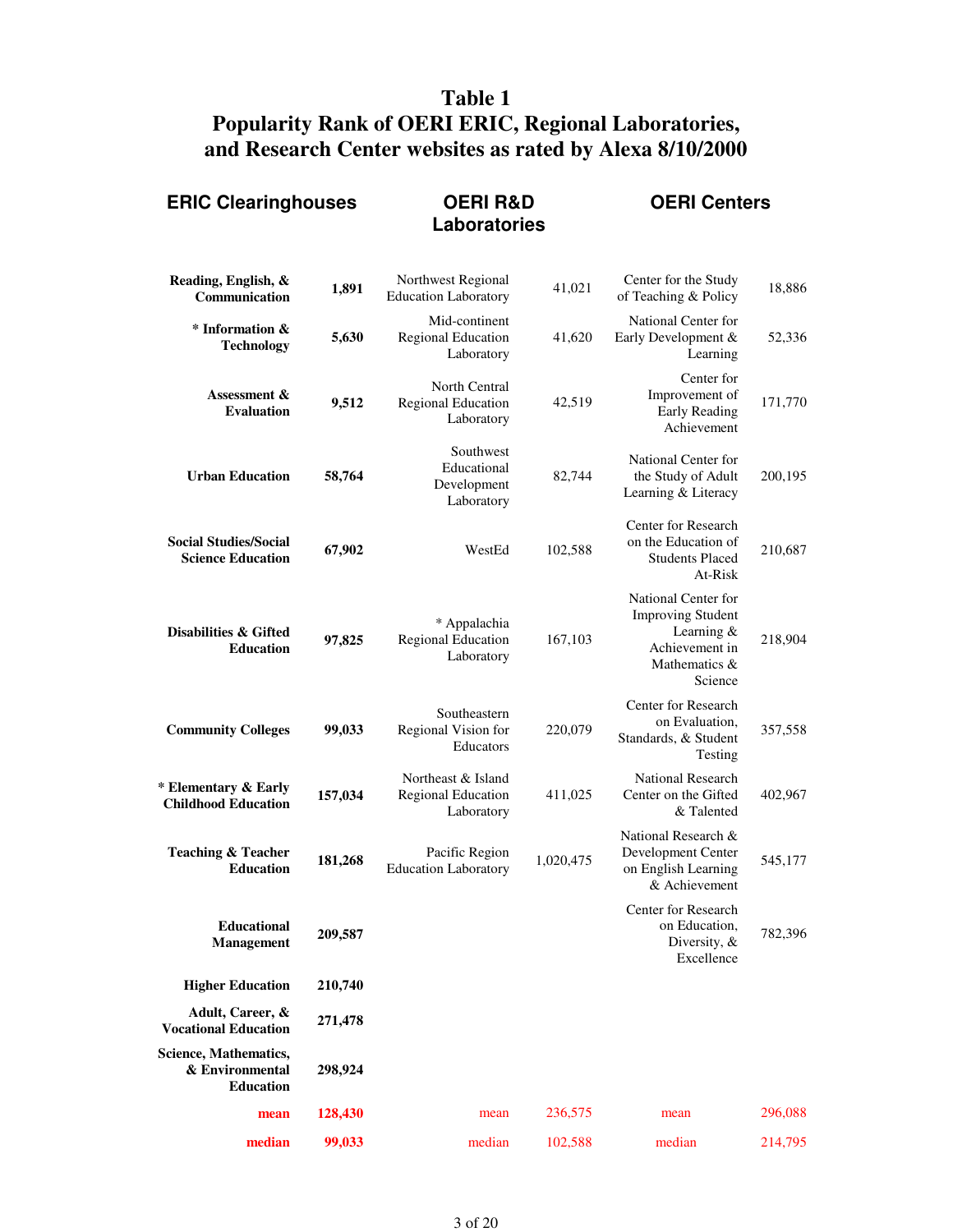Rankings by Alexa are based on page visits by Alexa users. With millions of users, Alexa claims to have the largest, most geographically and demographically diverse sample of overall web usage currently available. Organizations that do not have their own domain name are not ranked and are not shown in the table.

\* ERIC/Early Childhood and ERIC/Information & Technology operate multiple websites with multiple domain names. Shown are just the rankings for the main clearinghouse website. More than half of AEL page visits are from the ERIC/Rural Clearinghouse.

## **Department of Education officials have consistently undervalued, neglected, and underfunded the ERIC program.**

 This is a bold statement. It reflects 19 years of personal observation. I preface my remarks with a recognition that senior Department of Education officials arrive with large agendas and limited time. ERIC is a program that appears to be working and not causing problems. Hence it is a program that doesn't require much attention. However, ERIC has suffered both from efforts to politicize it and from benign neglect.

 One of the first OERI Assistant Secretaries formed an ERIC Recompetition Design Panel involving government and non-government representatives. Inserting politics rather than informed judgment, that Assistant Secretary then claimed that the panel advocated changes that were part of his agenda and that had nothing to do with the deliberations of the Design Panel. Historically, Assistant Secretaries and other senior U.S. Department of Education officers had so many misconceptions that the Director of the ERIC program authored a paper entitled "Myths and Realities about ERIC" (Stonehill, 1995). ERIC has received few invitations to participate in various OERI panels and advisory meetings. Until recently, the ERIC program office within OERI has been severely understaffed.

 For the past 10 years, the federal government has spent approximately \$9 million yearly on ERIC. The funding goes to pay for the clearinghouses, a central processing facility, GPO printing of *Resources in Education*, and ACCESS ERIC which serves as a contact point for the ERIC system and produces many reports previously produced by the central processing facility. Most users think we have a much bigger budget. During ERIC's lifetime, federal support for education nearly quadrupled (Hoffman, 1995). In constant dollars, funding for ERIC, however, is now less than one-half what it was 20 years ago. In the last ERIC recompetition, Clearinghouses were each level funded while required to provide support for AskERIC and to devote \$30,000 toward web development.

 Notably absent are funds for research and development. Until this year, the US Department of Education's Office for Educational Research and Improvement has spent zero dollars for study and systematic evaluation of its most visible project. In FY 2000, four papers were commissioned at \$10,000 each. When one considers that ERIC has been level funded for 20 years and that virtually no money has been allocated for research and evaluation in support of the ERIC project, ERIC's accomplishments appear even more amazing. Credit goes to the ERIC Directors for being in tune with their content areas and to the ERIC program office for gently guiding ERIC without the benefit of hard data. However, the assumptions that have guided ERIC so well in the past, no longer hold. Information needs have changed dramatically and, more than ever, the ERIC program office needs to be guided by data rather than by intuition and to have the benefit of adequate resources to allocate.

 ERIC has always taken pride in its ability to leverage resources. The ERIC Document Reproduction Service, which prepares microfiche of ERIC documents and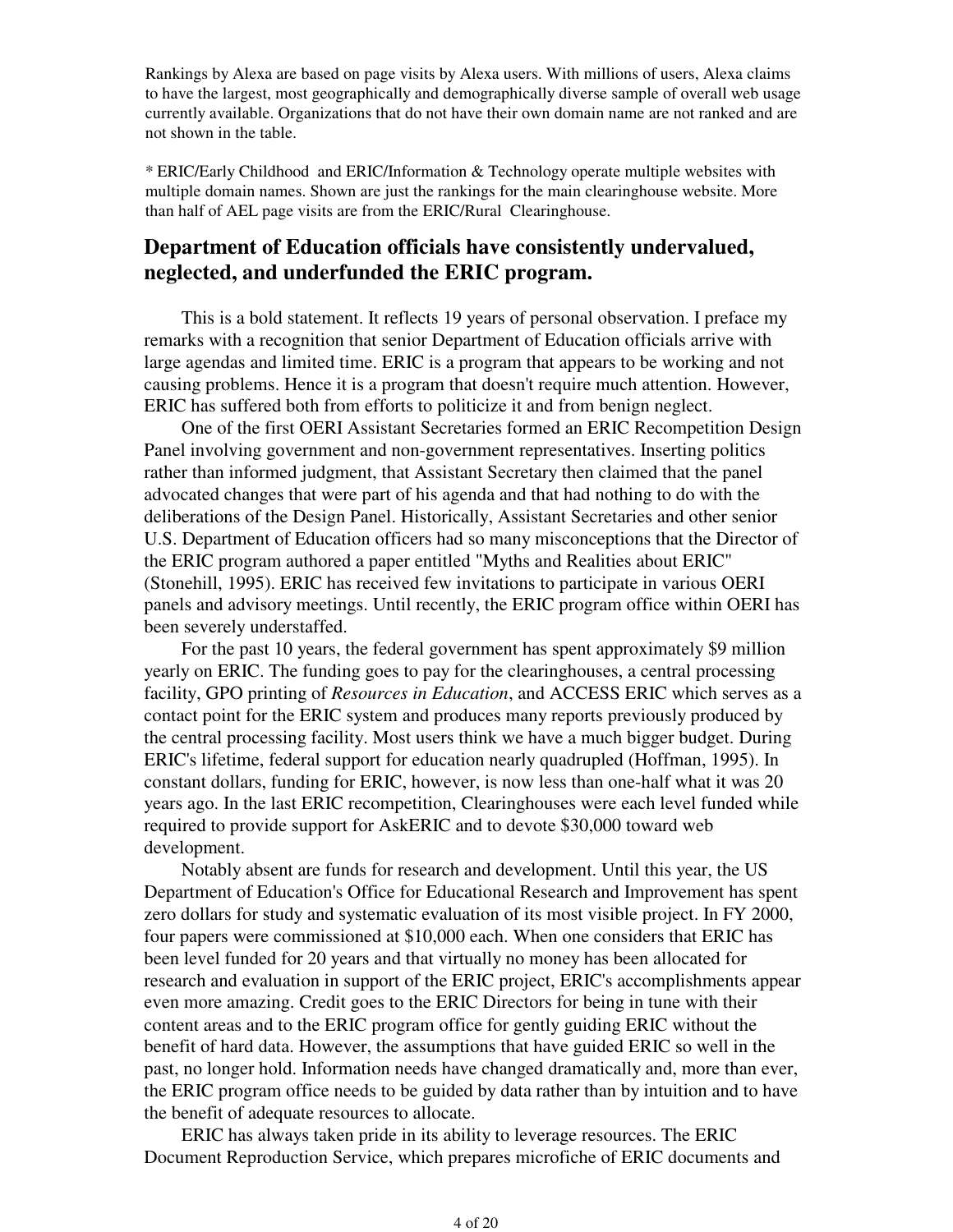distributes paper and electronic copies on demand, is a no-cost-to-the-government contract. It is paid for by standing orders for ERIC microfiche, fees collected for on-demand papers and electronic copies, and more recently subscriptions to the on-line, on-demand file. Central processing and quality control for the *Current Index to Journals in Education* was handled by Oryx Press at no charge to the government in exchange for the right to print *CIJE*. The private sector disseminated the ERIC database by mounting it as part of electronic information services (e.g., Dialog, BRS) or CD-ROM. Again these activities occur at no cost to the government.

 Consistent with this minimal funding level, the scope of work for the individual clearinghouses has changed little over the past 30 years. Clearinghouses are charged with

- Acquiring documents
- Selecting documents for the ERIC database
- Preparing citations (about 1500-3000 per clearinghouse each year)
- Preparing Digests (about 10 per clearinghouse each year)
- Preparing major publications (about 2 books per clearinghouse each year)
- Giving workshops (about 2 per clearinghouse each year)
- Responding to user questions

 The Request for Proposals used to compete the ERIC Clearinghouses has not changed significantly in the past 20 years. In fact, the scopes of work for the individual clearinghouses have not changed. In the 1970s, career and adult education were hot topics. Approximately 12% of the documents put into the ERIC database during that time were put in by the ERIC Clearinghouse on Adult, Career, and Vocational Education. This was more than twice the average of the other clearinghouses. Despite today's interest in bilingual education, assessment, higher education, and reform, the ERIC Clearinghouse on Adult, Career, and Vocational Education continues to be contractually obligated to supply some 12% of the ERIC documents while the clearinghouses responsible for these other topics contribute at the same levels they did 25 years ago—an average of approximately 6.0% (See Table 2). The activities of the ERIC clearinghouses should be guided by the ebb and flow of contemporary issues, contributions to knowledge, and user demand. It should not be basically static for 30 years.

## **Table 2 Distribution of RIE entries by Clearinghouse over time**

|                     | 1976-1980 | 1990-1998 | p-ratio |
|---------------------|-----------|-----------|---------|
| Elem Ed             | 4.2%      | 7.3%      | 1.73    |
| Reading             | 7.2%      | 9.5%      | 1.32    |
| <b>Foreign Lang</b> | 4.5%      | 5.8%      | 1.28    |
| <b>Test Measure</b> | 5.0%      | 6.0%      | 1.20    |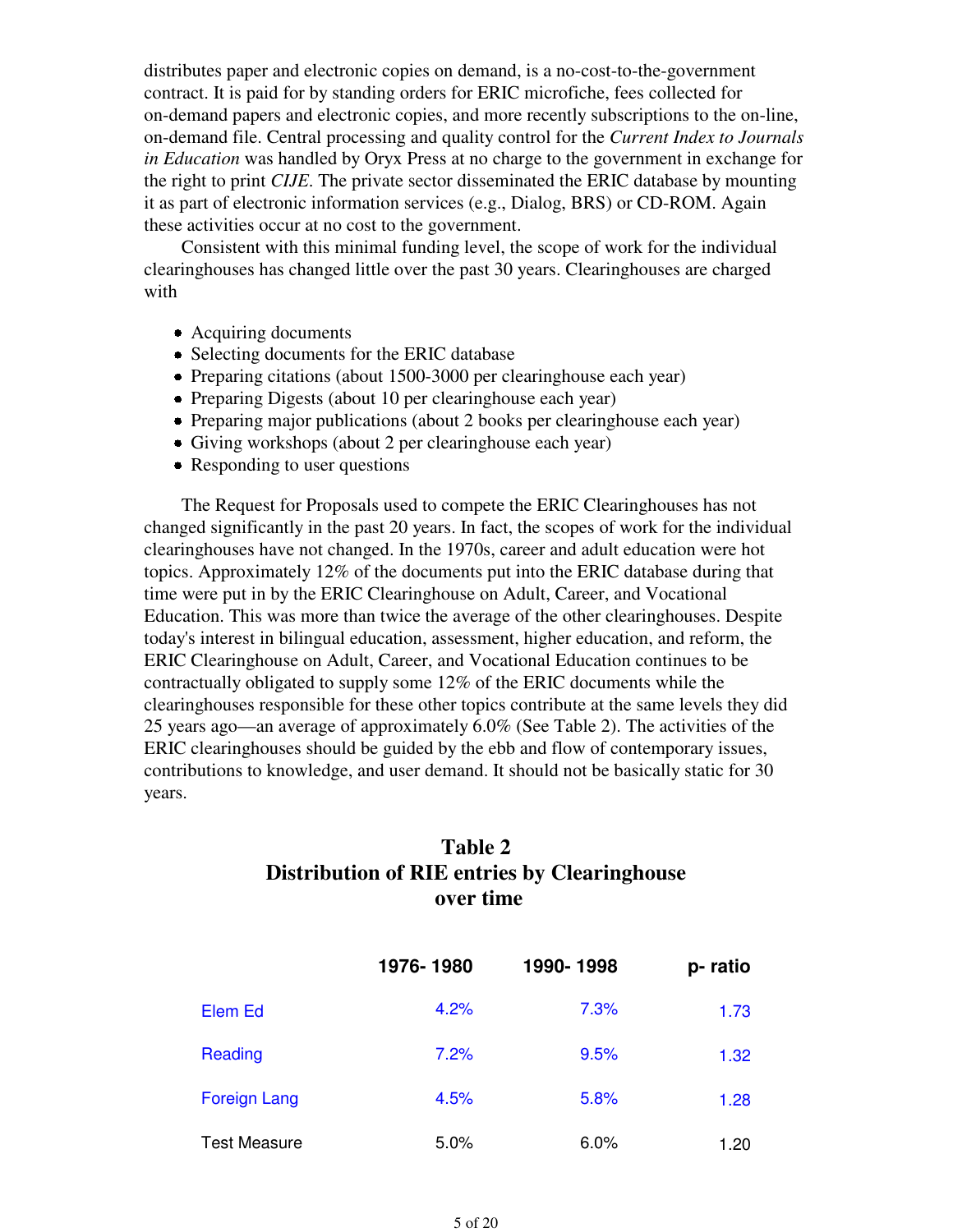| <b>Cmmnity Col</b>  | 4.1%  | 4.7%  | 1.16 |
|---------------------|-------|-------|------|
| Disab/Gifted        | 6.2%  | 6.5%  | 1.05 |
| Higher Ed           | 7.2%  | 7.5%  | 1.04 |
| Inform Reso         | 7.1%  | 7.2%  | 1.02 |
| Social Stud         | 4.9%  | 4.9%  | 1.01 |
| <b>Teacher Ed</b>   | 5.4%  | 5.3%  | 0.97 |
| Educ Manage         | 6.9%  | 6.7%  | 0.96 |
| Career/Adult Ed     | 12.4% | 11.4% | 0.92 |
| <b>Counsel Guid</b> | 5.5%  | 4.7%  | 0.86 |
| <b>Rural Sch</b>    | 4.1%  | 3.4%  | 0.84 |
| Urban Sch           | 5.1%  | 4.2%  | 0.82 |
| <b>Science Math</b> | 5.9%  | 4.6%  | 0.79 |

p-ratios between .8 and 1.25 indicate that the percentages are practically equivalent.

 A final example of ERIC's apparent failure to be appreciated within the Department of Education has to do with the creation of an Internet presence. When it became clear that educators at all levels were expecting to see Federally produced documents on the Internet, OERI provided supplemental funding to its Regional Labs to post their materials. The Labs responded with wonderful web pages, great collections of useful material. The ERIC Clearinghouses did not get any of this supplemental funding. ERIC's web presence is mostly the result of dedicated professionals staying up late at night. The irony is that the Labs and Centers receive a great deal of funding to disseminate their own research, yet, as shown in Table 1, ERIC web sites have been much more effective. As the *national education dissemination system* (Mathtech, 1998a), ERIC is responsible for disseminating all quality material related to education and, even without sufficient funds, has been far more successful in serving the education community. I argue later that ERIC cannot maintain that level of service any longer.

 Part of the problem stems from the nature of the program. ERIC is best known for its archiving of educational materials. ERIC gathers the literature and prepares the microfiche. From one point of view, ERIC is a fairly uninteresting project. It doesn't provide research breakthroughs. It does not generate headlines. It does not provide political mileage. It is not known outside of education and information science. Further, it appears to do its job adequately at the current funding level.

 What senior Department of Education officials apparently have not appreciated is that, to be a quality archive, ERIC had to be a quality information center. ERIC has established formal relationships with every major organization that produces and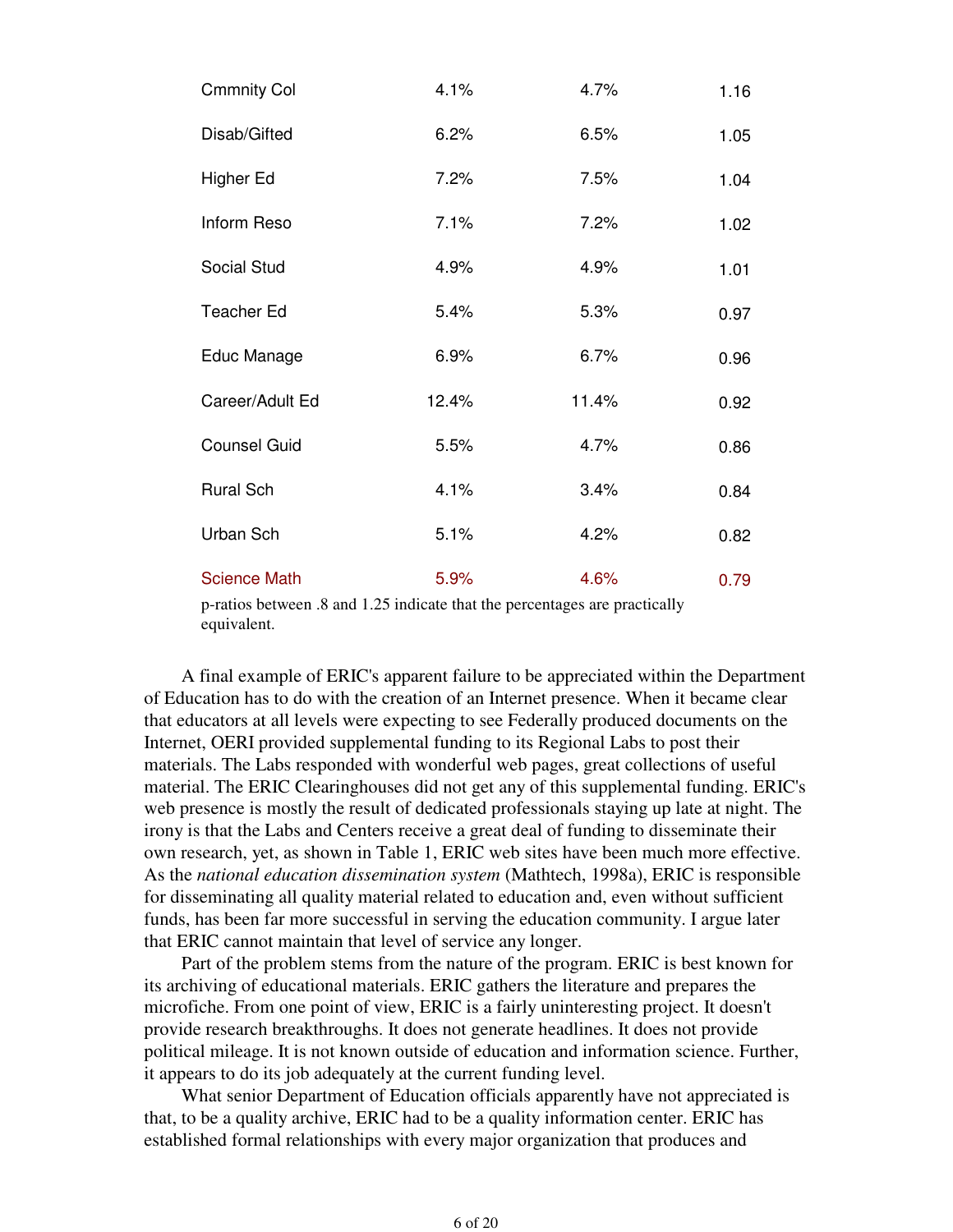consumes educational resources and information. To build these relationships, ERIC has to be an appreciated provider of information services.

## **ERIC's success is due largely to many marginal activities beyond ERIC's contracted scope**

 The success of ERIC is clearly not due solely to its efforts to gather papers and build a database. Rather, ERIC's success is due, to a great extent, to its value-added services. ERIC excels at identifying what will be helpful to its clients, identifying what is relevant and of high quality, and organizing and presenting information. In other words, ERIC is successful because it blends information science with subject matter expertise.

Some ERIC activities that are beyond the basic scope of clearinghouse work are:

- Mounting and maintaining the ERIC database on the web
- Most responses to Frequently Asked Questions
- Pathfinders
- Newsletters
- Journals (print and electronic)
- Newsletter and journal columns
- Workshops (beyond the first 2 each year)
- All printing activities
- All research activities
- Bookstores
- Major publications and books (beyond the first 2 each year)
- Development of lesson plans
- Compilations of reference materials
- Writing state-of-the-art search software for the web
- Test Locator
- Most web activities beyond simply establishing an Internet presence

 The magnitude of these out-of-contract activities is evident in the wide range of on-line services offered at ERIC Clearinghouse websites, especially the more popular ERIC websites—those of the Reading, Information Resources, Assessment, Social Studies, Urban, and Disabilities/Gifted Clearinghouses. These are massive websites with many special features. However, they are marginal relative to what could be accomplished with a concerted, well-planned, and well-supported effort.

 Lynch (2000) points out that ERIC needs to be concerned with database services in addition to database building. The Clearinghouses undertake these activities because this is what is necessary to be a viable clearinghouse. The time to create these products comes as volunteer time, either contributed by individuals or by their host institutions. Several ERIC Clearinghouses actually view the ERIC contract as a franchise license (Colker, 2000) and put a great deal of effort into selling and making money from books with the ERIC label. They then use this money to support the necessary Clearinghouse efforts not adequately funded by the government. Senior Department staff appear to be oblivious to these activities. They are paying primarily for the creation of the database; to them, everything else appears to be viewed as tangential. The Directors, however, view these activities as critical to clearinghouse success.

## **Information needs have changed**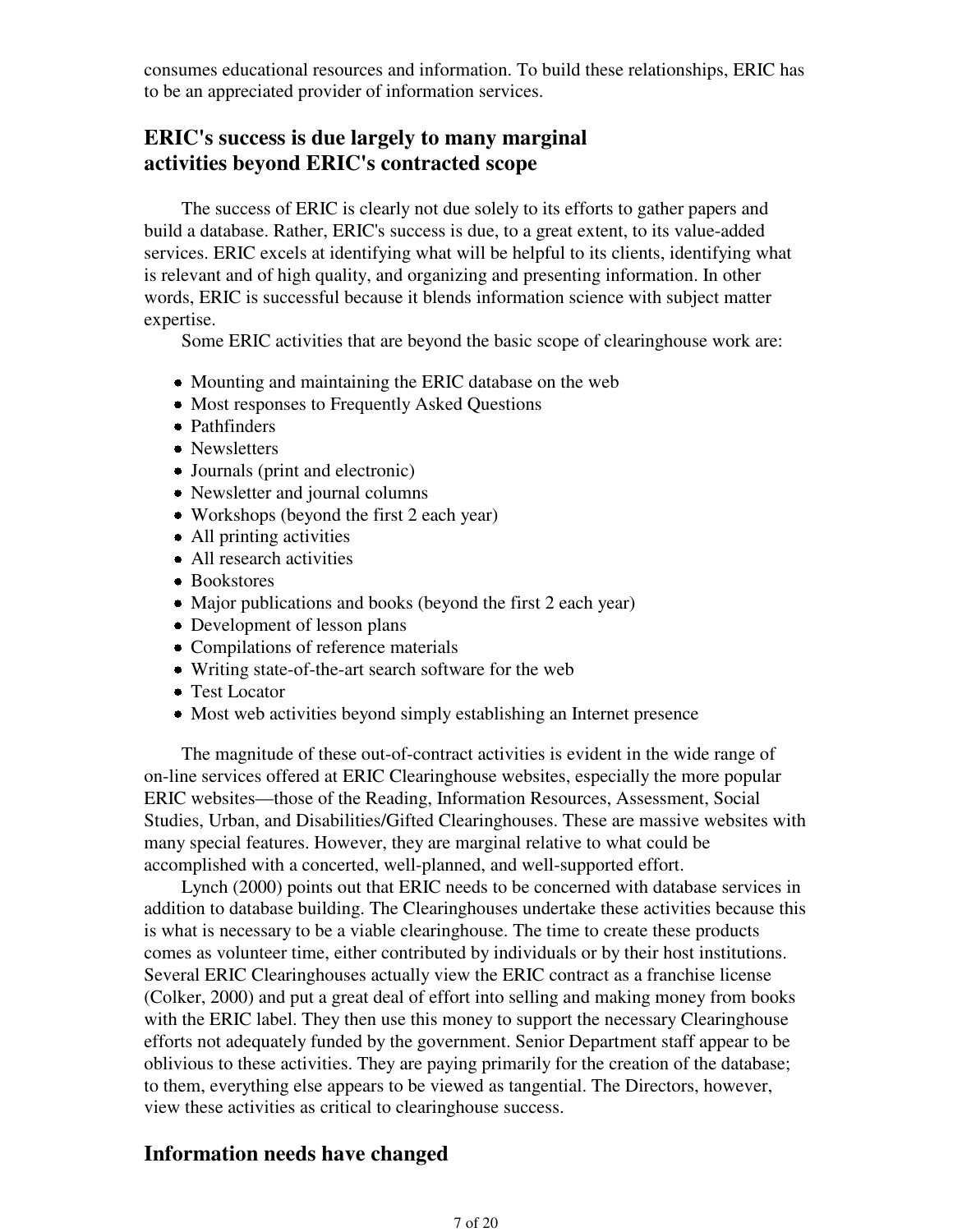## **dramatically in the past few years**

 For thirty-five years, the ERIC database has been built around well-established information science principles. Abstracts are developed following a set of standards. Citations draw upon authority lists so publication types, journals, and organizations are always presented the same way. The *ERIC Thesaurus* is used to identify appropriate major and minor descriptors. The ERIC procedures manual takes more than a foot of shelf space. The quality of the ERIC database in terms of its structure is well appreciated in the information science community.

 About 10 years ago, most ERIC searching was conducted by expert intermediaries. Reference librarians familiar with the ERIC database and trained in information retrieval would conduct searches rather than the end user. Once information needs were clearly identified, the intermediary would often present a highly relevant set of references. In my experience, I usually received 30 to 100 citations that were of potential interest. I would then spend hours in the library looking up and obtaining appropriate articles. The process would take weeks.

 That type of searching has changed. Today the end user conducts his or her own search. When reference services are provided, the end user is often given 10 to 15 potentially relevant citations. End users today would like to obtain the most current information and they want it immediately. ERIC has responded by now offering the full-text of RIE documents since 1994, on-demand (For more information read about the E\*subscribe program at www.edrs.com). Efforts are underway to make ERIC more timely.

 To underscore that information needs have changed, let me ask a set of questions. *Which would you prefer to search?*

- a. National Academy of Science full-text of their books on-line
- b. OCLC First Search of full-text journals
- c. ERIC—Abstracts only

 Twenty years ago, there were few options. Five years ago, ERIC was still basically the only education database. University Microfilms International (UMI) provided access to most of the journal articles in ERIC. The ERIC Document Reproduction Service provided access to the documents in RIE. Today, there are multiple education databases. For most people, the first preference will be high-quality materials they can get immediately. OCLC, EBSCOHost, JSTOR, CatchWord, the American Psychological Association and others are creating fee-based databases linked to the full text of peer-reviewed articles. ERIC's CIJE database has no such set of links, and UMI no longer provides reprint services. However, documents in ERIC's RIE database that were prepared in 1994 and later are now available on-demand, on-line. Should ERIC continue to abstract journal articles if it can't make them readily available?

#### *Which would you prefer?*

- a. Packages with an Introduction to an issue and carefully selected full-text resources
- b. An annotated bibliography
- c. Search for yourself

 Obtaining an answer to an education question is often not a trivial task. The literature is full of high- and low-quality articles; it is often difficult to identify potentially relevant articles, yet alone key articles. Ten years ago, there were few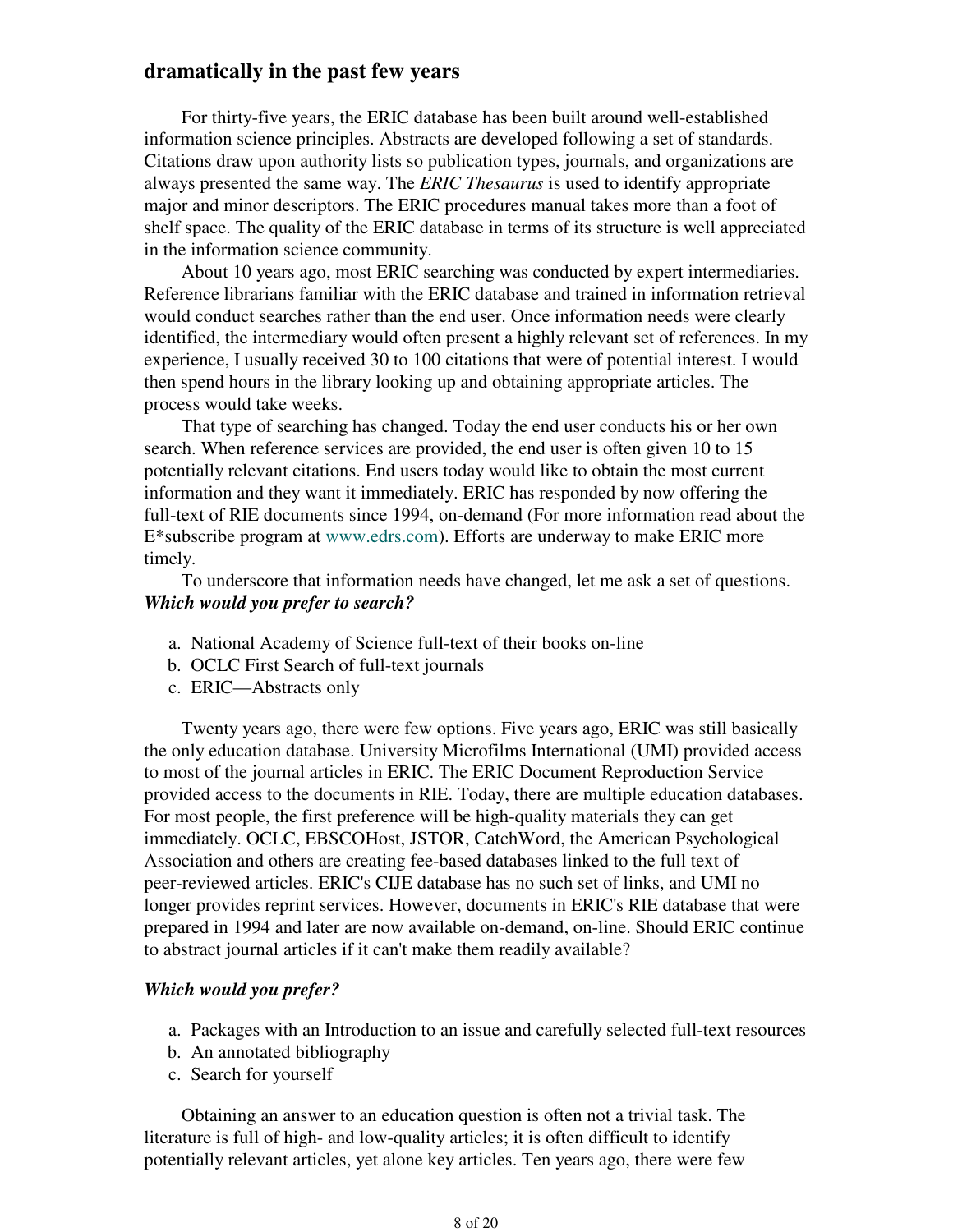information analysis packages, and those that existed were often difficult to find. A lengthy annotated bibliography was considered a great starting tool. Today, there is a growing number of expertly prepared responses to Frequently Asked Questions. These make excellent starting points when one is interested in search a topic. Today, any FAQ is a blessing. In five years, however, the demand will be for *quality* FAQs. In a watch-dog role, the researchers in the content area will want to be sure novices are led to the best resources. Novices will want the best resources. Quality FAQs, with expert introductions to each topic's special problems and key references identified, require reference librarians working in conjunction with subject experts, as well as peer review and periodic updating. Today's ERIC can develop some FAQs, but not enough, not at the quality ERIC is capable of, and not with the ongoing maintenance FAQs require.

#### *You need to make a policy decision, which do you prefer?*

- a. Carefully edited briefing papers presenting all sides of an issue
- b. A selected collection of abstracts that summarize papers
- c. Large collection of abstracts that summarize papers
- d. Short abstracts that indicate without summarizing.

 This question illustrates several points. First, a search of the ERIC database may be the end product desired of researchers, but it is generally a long way from the information desired by policymakers. Researchers may be willing to wade through indicative abstracts. Unless the policymaker has the luxury of time and is a researcher, the policy maker would prefer informative abstracts that summarize a paper. Ten years ago, the policymaker would have been happy with a large collection of informative abstracts, or better yet, a carefully selected collection.

 Today, when information is required, the need is for greater depth and for immediate answers or at least viewpoints. ERIC's Digest Series fill that role nicely. Some 80,000 digests are distributed each month by www.ed.gov and ericae.net. But, will Digests be adequate, yet alone optimal, five years from now? I don't think so. The clearinghouses are told to budget approximately \$1,200 for each Digest title. This amount does not provide the resources for an analysis of policy decisions, for the commissioning of papers, or even for assuring that the Digests are of the highest possible quality. While the education community has been very supportive of the ERIC Digest series and most expert authors are willing to volunteer to write Digests, something that is designed to introduce topics and possibly help guide decision making, should not be funded at the lowest possible level.

#### *Which do you prefer to help you search for resources?*

- a. An expert in your field who is also an expert reference librarian
- b. Expert librarian to search for you
- c. A graduate student to search for you
- d. Search for yourself

 Ten years ago, one often used an expert librarian to help locate resources. There was often some tension as the expert librarian often did not have the subject-matter expertise. With the growth of on-line services, such as Dialog and the Internet, many have searched for themselves and have become frustrated (Rudner, 2000). The Clearinghouses now provide on-line reference services in response to those needs. In theory, we have subject-matter experts within the ERIC system and they respond with a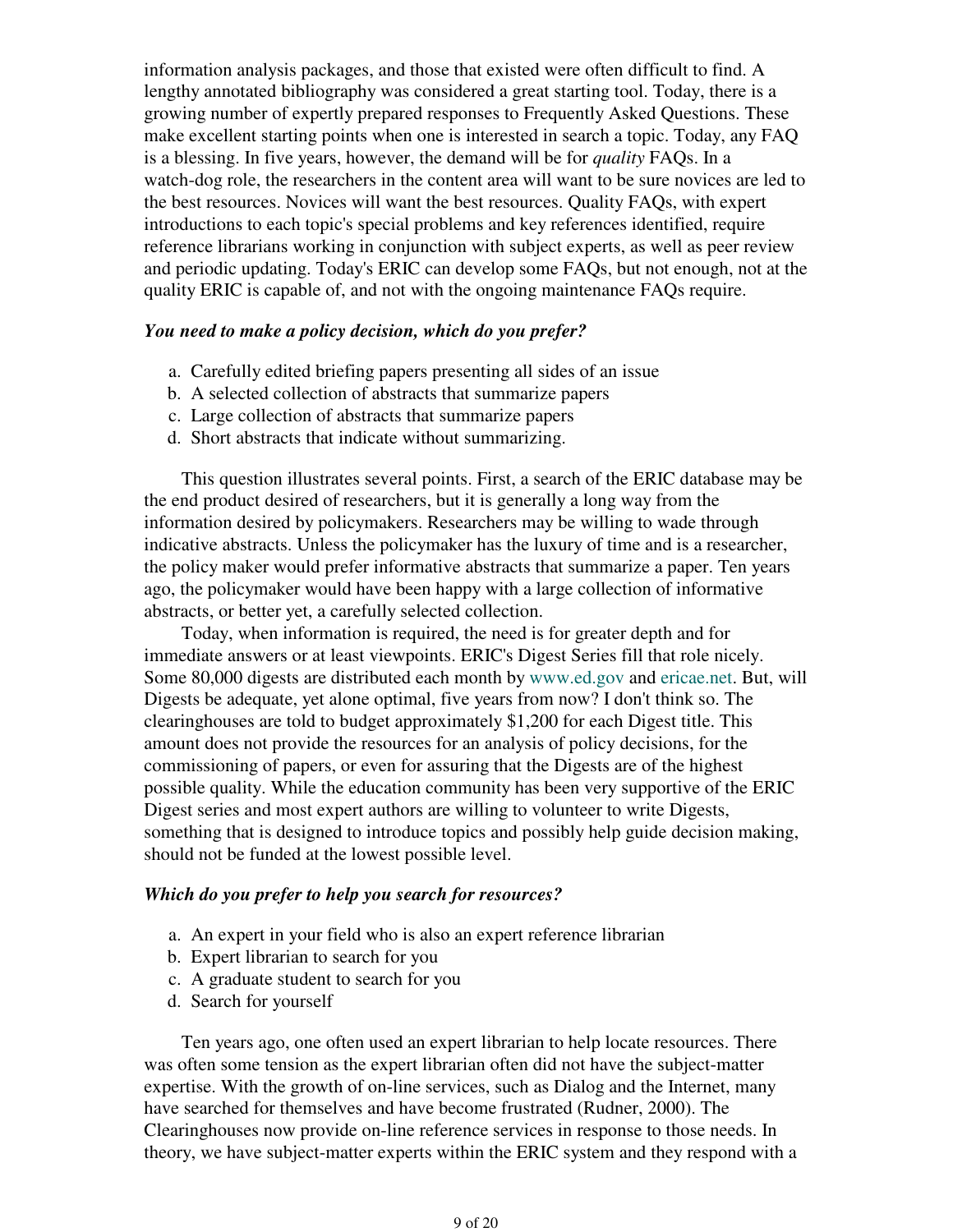set of relevant ERIC and Internet resources. In many ways, this has been a major success. Most patrons have been delighted with the service. However, ERIC cannot provide reference services as it does for the next five years. The clearinghouses are told to budget approximately \$10.00 to respond to questions and it typically takes 30 to 45 minutes to provide a response. At this rate, most questions are answered by junior staff and graduate students. At that funding level, we cannot provide the quality and systematic evaluation that we would like and patrons should receive. The problem will get worse as the number of questions are increasing rapidly each year and the current ERIC contracts only allows for minor increments.

#### *You are a researcher or practitioner, which do you prefer?*

- a. Search a carefully constructed pathfinder of the best resources
- b. Search the entire Internet by yourself

 Of course, ten years ago, the Internet was not an option. Perhaps last year, many were content to search the Internet themselves. But the Internet has become massive and overwhelming. Using the major search engines often yields many irrelevant links. Typically, the user enters a word or two and the engines provide a crude ranking and relevancy match based on all the text appearing on each web page. Improvements in this area will be marginal at best. An alternative is a carefully constructed pathfinder that identifies, organizes and annotates resources within a given field. The Argus Corporation (www.clearinghouse.net) maintains an impressive list of such pathfinders. Many ERIC Clearinghouses have developed such tools and they are well-received. But, pathfinders must be maintained. URLs change; new resources become available; the pathfinder categories need to evolve; and resources should be continuously evaluated. Five years from now, the Clearinghouses will not be able to maintain their pathfinders as volunteer activities given increasing demand and the sheer growth in the knowledge base.

## **The ERIC database itself needs to be examined and probably redesigned**

 The ERIC system has always sought to be a comprehensive database by including virtually everything that has been written about education. The idea was that if the database is comprehensive, then with the right search strategy, a person could find everything that is important to them. With constant level funding, however, the reality is that ERIC is no longer comprehensive. Several education-related journals are not routinely put into the database. Acquisition of conference papers is often not aggressive. Many high quality, state and federal reports do not get into the database.

 There is a real question whether the mix of documents being put into the ERIC database is optimal. To address this question, I looked at the demand and supply of ERIC citations. On the demand side, I analyzed characteristics of two datasets: 1) 56,073 ERIC citations retrieved by web patrons of the ERIC Clearinghouse on Assessment and Evaluation during three days in September 1999, and 2) all 35,433 documents ordered from the ERIC Document Reproduction Service in 1999. I looked at the target audience, publication type, clearinghouse codes, descriptors and publication years within each of the ERIC citations. I evaluated demand in terms of the absolute number and percent of retrieved citations with the addressed characteristics. I evaluated supply using the percent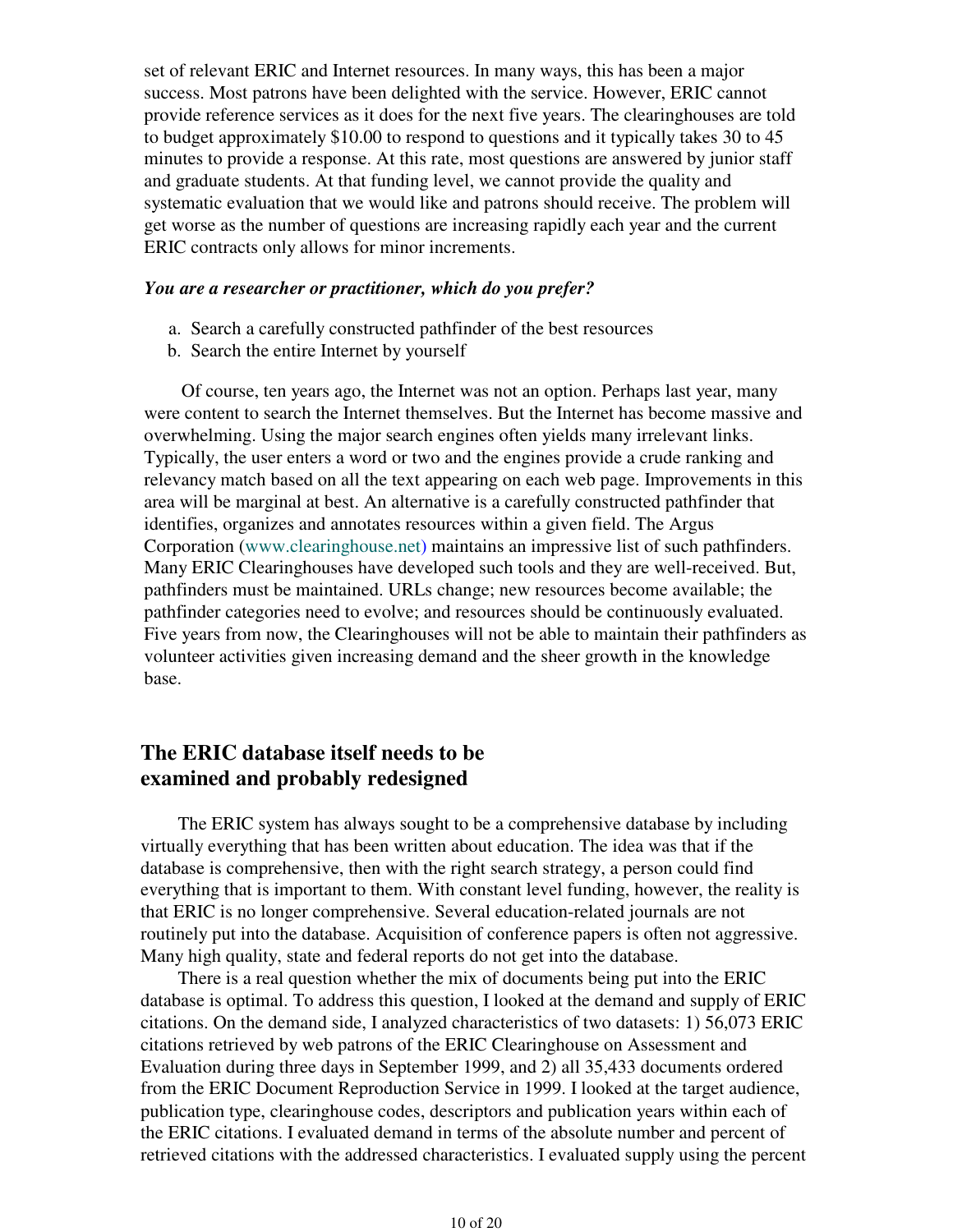of documents in the ERIC database from 1985 with the addressed characteristics. Supply for the first data set included both CIJE and RIE documents; for the second data set, just RIE documents.

 A major problem with retrieval percentage as a demand indicator is that it is heavily influenced by supply. If nearly all the documents in the database were of a certain type, for example, then we would expect nearly all the retrieved documents to be of that type. To gauge the relationship of demand and supply, I computed a probability ratio by dividing the percent of retrieved documents with the addressed characteristic by the percent of documents in the ERIC database with that characteristic. A ratio of 1.0 would indicate that supply exactly equals demand. A ratio greater than 1.25 is accepted as indicating that there is greater demand than supply. A ratio less than .80 indicates that the supply is greater than demand. Because the sample sizes are so big, all ratios are significantly different from 1.000. One should concentrate on practical significance. Table 3 shows supply and demand by target audience; Table 4 shows supply and demand by publication type.

 This evaluation of supply and demand is in terms of quantity, not quality. While there may not be many documents of a certain type in the database, the few that are in the database may address the patron questions and completely meet the demand. Further, low demand does not necessarily indicate that a document type should not be sought. Demand may be low because patrons don't know that a certain type of document may be in the database. Other documents should be archived, such as publications from the National Center for Educational Statistics, and hence belong in the database even if they are in low demand. Nevertheless, ERIC acquisitions needs to be rethought.

|                      |        | <b>On-line citations</b> |       |        | <b>Reproduced documents</b> |       |  |  |
|----------------------|--------|--------------------------|-------|--------|-----------------------------|-------|--|--|
|                      | Demand | Supply                   | Ratio | Demand | Supply                      | Ratio |  |  |
| <b>Community</b>     | 0.7%   | 0.5%                     | 1.49  | 1.6%   | 0.7%                        | 2.43  |  |  |
| <b>Practitioners</b> | 50.2%  | 18.3%                    | 2.75  | 43.2%  | 18.9%                       | 2.29  |  |  |
| Counselors           | 0.3%   | 0.4%                     | 0.91  | 0.8%   | 0.5%                        | 1.56  |  |  |
| <b>Parents</b>       | 1.3%   | 0.7%                     | 1.79  | 2.5%   | 1.6%                        | 1.54  |  |  |
| <b>Support Staff</b> | 0.1%   | 0.1%                     | 0.41  | 0.1%   | 0.1%                        | 1.21  |  |  |
| Administrators       | 3.2%   | 3.8%                     | 0.84  | 4.4%   | 3.9%                        | 1.13  |  |  |
| Researchers          | 2.5%   | 5.1%                     | 0.49  | 2.2%   | 2.1%                        | 1.07  |  |  |
| <b>Students</b>      | 1.3%   | 1.6%                     | 0.81  | 2.9%   | 2.7%                        | 1.06  |  |  |
| <b>Teachers</b>      | 14.6%  | 9.9%                     | 1.48  | 11.0%  | 11.4%                       | 0.97  |  |  |
| Policymakers         | 2.3%   | 2.8%                     | 0.83  | 3.0%   | 3.3%                        | 0.92  |  |  |

## **Table 3 Supply and Demand of ERIC Citations by Target Audience**

p-ratios between .8 and 1.25 indicate that the percentages are practically equivalent.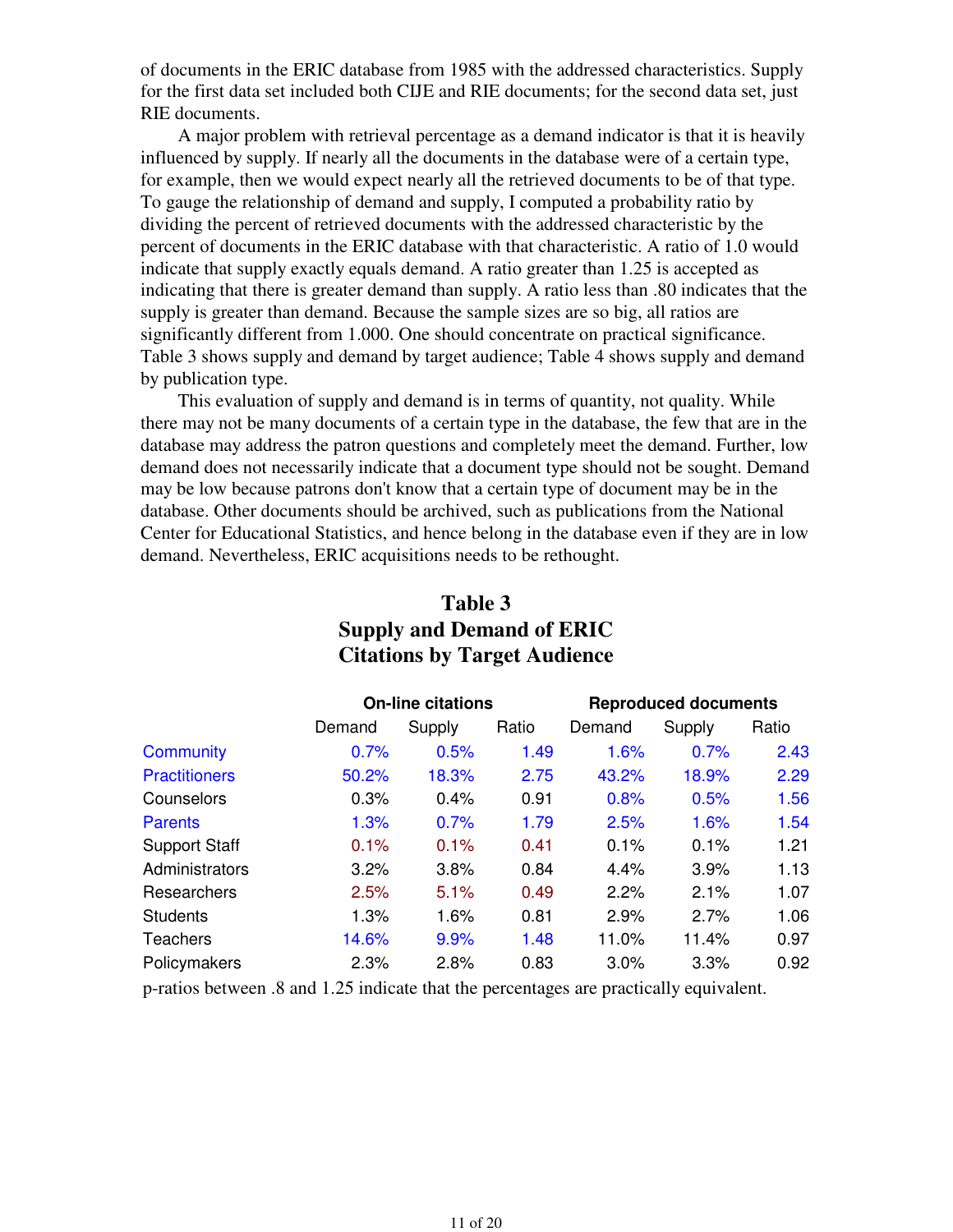# **Table 4 Supply and Demand of ERIC Citations and Documents by Publication Type**

|                             |        | <b>On-line citations</b> |       | <b>Reproduced documents</b> |        |       |  |
|-----------------------------|--------|--------------------------|-------|-----------------------------|--------|-------|--|
|                             | Demand | Supply                   | Ratio | Demand                      | Supply | Ratio |  |
| <b>ERIC Product</b>         | 0.9%   | 0.9%                     | 1.03  | 3.8%                        | 2.3%   | 1.68  |  |
| <b>Thesis</b>               | 0.6%   | 0.3%                     | 2.27  | 1.4%                        | 0.8%   | 1.65  |  |
| <b>Review Literature</b>    | 9.5%   | 7.5%                     | 1.26  | 10.5%                       | 6.4%   | 1.64  |  |
| <b>Dissertation</b>         | 0.4%   | 0.3%                     | 1.29  | 0.9%                        | 0.6%   | 1.42  |  |
| <b>Research Report</b>      | 31.4%  | 30.6%                    | 1.02  | 30.7%                       | 25.9%  | 1.19  |  |
| <b>Conference Paper</b>     | 9.5%   | 12.6%                    | 0.76  | 31.7%                       | 28.5%  | 1.11  |  |
| <b>Practicum Paper</b>      | 0.5%   | 0.4%                     | 1.50  | 1.3%                        | 1.2%   | 1.09  |  |
| <b>Position Paper</b>       | 14.4%  | 19.1%                    | 0.75  | 9.5%                        | 9.7%   | 0.98  |  |
| Test, Questionnaire         | 2.1%   | 2.7%                     | 0.75  | 6.0%                        | 6.4%   | 0.93  |  |
| <b>Evaluative Report</b>    | 11.4%  | 8.6%                     | 1.33  | 10.0%                       | 11.5%  | 0.87  |  |
| <b>Project Description</b>  | 18.7%  | 20.9%                    | 0.90  | 13.3%                       | 16.8%  | 0.79  |  |
| <b>Bibliography</b>         | 1.2%   | 1.7%                     | 0.69  | 1.7%                        | 2.2%   | 0.76  |  |
| Non-clssrm Material         | 9.2%   | 7.5%                     | 1.22  | 8.5%                        | 11.3%  | 0.75  |  |
| <b>General Report</b>       | 1.1%   | 2.3%                     | 0.48  | 0.8%                        | 1.1%   | 0.70  |  |
| <b>Teaching Guide</b>       | 8.9%   | 9.2%                     | 0.97  | 5.8%                        | 8.7%   | 0.67  |  |
| Confer. Proceedings         | 0.6%   | 1.1%                     | 0.52  | 1.3%                        | 2.2%   | 0.59  |  |
| <b>Historical Material</b>  | 0.5%   | 1.2%                     | 0.38  | 0.5%                        | 1.0%   | 0.53  |  |
| <b>Directory</b>            | 0.3%   | 0.6%                     | 0.51  | 0.6%                        | 1.2%   | 0.50  |  |
| <b>General Reference</b>    | 0.1%   | 0.2%                     | 0.65  | 0.1%                        | 0.3%   | 0.47  |  |
| <b>Legal Material</b>       | 0.6%   | 1.3%                     | 0.45  | 0.7%                        | 1.7%   | 0.40  |  |
| <b>Statistical Material</b> | 1.0%   | 2.2%                     | 0.47  | 1.8%                        | 4.6%   | 0.40  |  |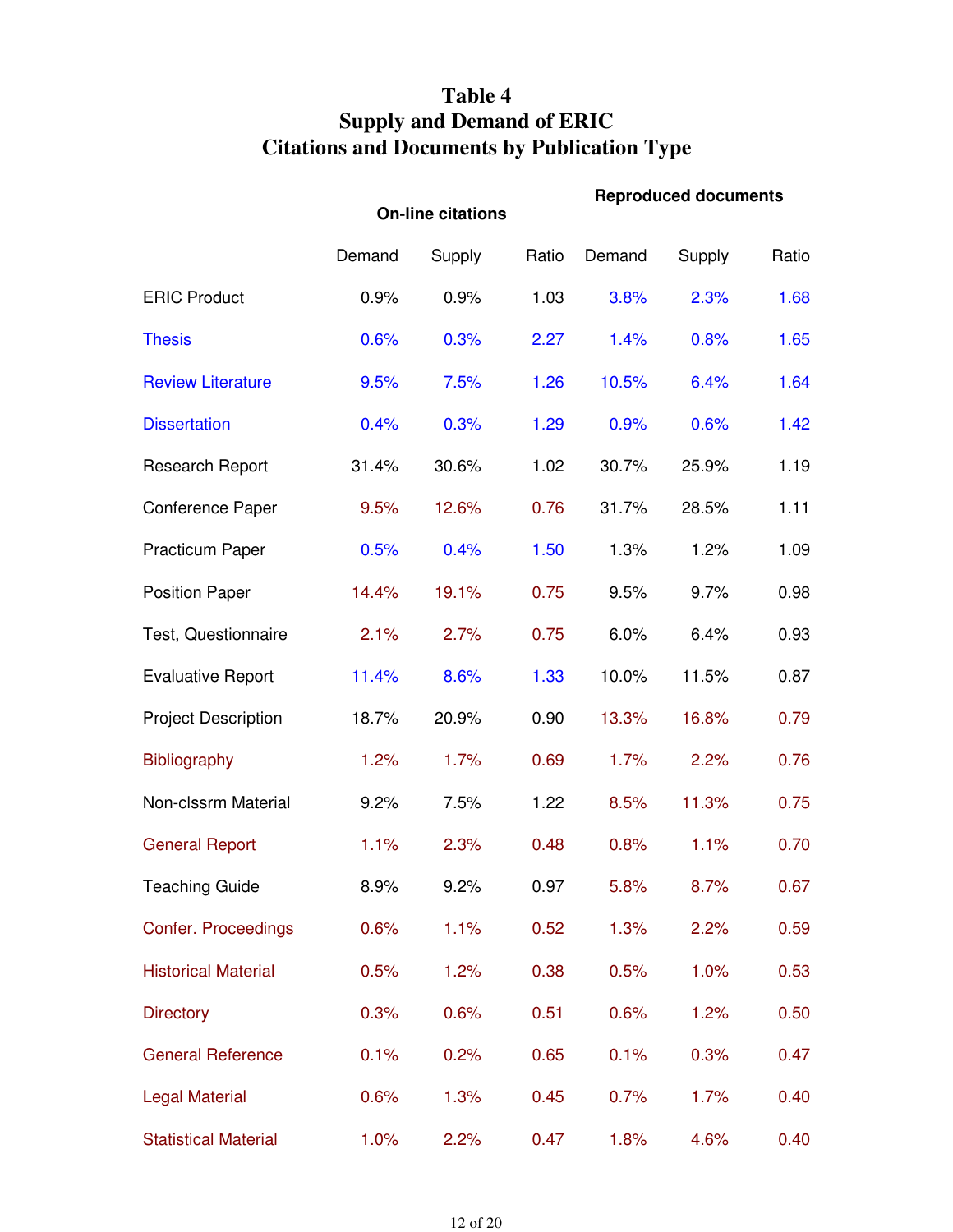| Instructional Material      | 0.5%    | 1.5%    | 0.36 | $0.8\%$ | $2.1\%$ | 0.39 |
|-----------------------------|---------|---------|------|---------|---------|------|
| <b>Book</b>                 | $4.2\%$ | $2.1\%$ | 2.05 | 1.7%    | 8.0%    | 0.21 |
| <b>Audiovisual Material</b> | $0.1\%$ | $0.1\%$ | 0.53 | $0.0\%$ | $0.3\%$ | 0.09 |

p-ratios between .8 and 1.25 indicate that the percentages are practically equivalent.

 Based on this analysis, the most popular types of documents are those flagged as written for practitioners and teachers; demand for these types of documents exceeds the supply in the database. Documents written expressly for researchers are also in demand; however, there appears to be an adequate supply of such documents. There is very little demand, however, for historical materials, directories, general reference material, legal material, and audio-visual material. Of special interest is that there is very little demand for instructional material. Right now, patrons do not come to ERIC in search of materials to use in their classroom. Yet, a significant portion of documents are selected for inclusion in the database on the grounds that a teacher may find the materials useful. The data suggest that either ERIC markets the availability of these types of documents or puts much less effort into their acquisition.

 Another read of these data is that demand exceeds supply for comprehensive materials such as literature reviews, books, theses and dissertations as well as evaluative materials. One reviewer pointed out that ERIC needs a better policy with regard to books. One one hand, there are databases for books and one could flood the database with textbooks. On the other hand, books providing insights into policy issues and books summarizing scholarly research are sorely needed and are not adequately being identified by ERIC.

 I noted earlier that the scopes of work for the ERIC Clearinghouses have not changed significantly in the past 25 years. As shown in Table 5, this lack of change may be becoming problematic. Five clearinghouses are putting in significantly more documents than people seem to be demanding. Further, these clearinghouses supply about one-third of the documents in the ERIC database yet account for only one-fifth of the demand. This is not to say that the mix of documents in the ERIC database should be determined by demand, but rather the mix of clearinghouse activities needs to be periodically re-examined.

 The ERIC database is composed of a documents database, *RIE*, and a journal article database, *CIJE*. While the documents in *RIE* are not peer reviewed, the *RIE* database has many advantages. It serves as a pre-print service for many papers originally presented at conferences. It serves as an archive for on-line journals, such as *Education Policy Analysis Archives*. And it contains state and federally produced reports. Most importantly, ERIC can make most of these documents available, either though the microfiche collection, or on-line for documents submitted after 1994. Thus, people can search the *RIE* database and usually obtain the documents.

 The same is not true for *CIJE*. Patrons finding articles in *CIJE* need to go to an academic library, or if it is in one of a limited number of journals, order the document through a reprint service. Thus, *CIJE* presents additional work for the patron and there are alternatives. As mentioned earlier, OCLC, EBSCO, and the American Psychological Association provide on-line access to a growing number of journal articles. H.R. Wilson's Education Abstracts database covers many of the journals covered by *CIJE*. Perhaps,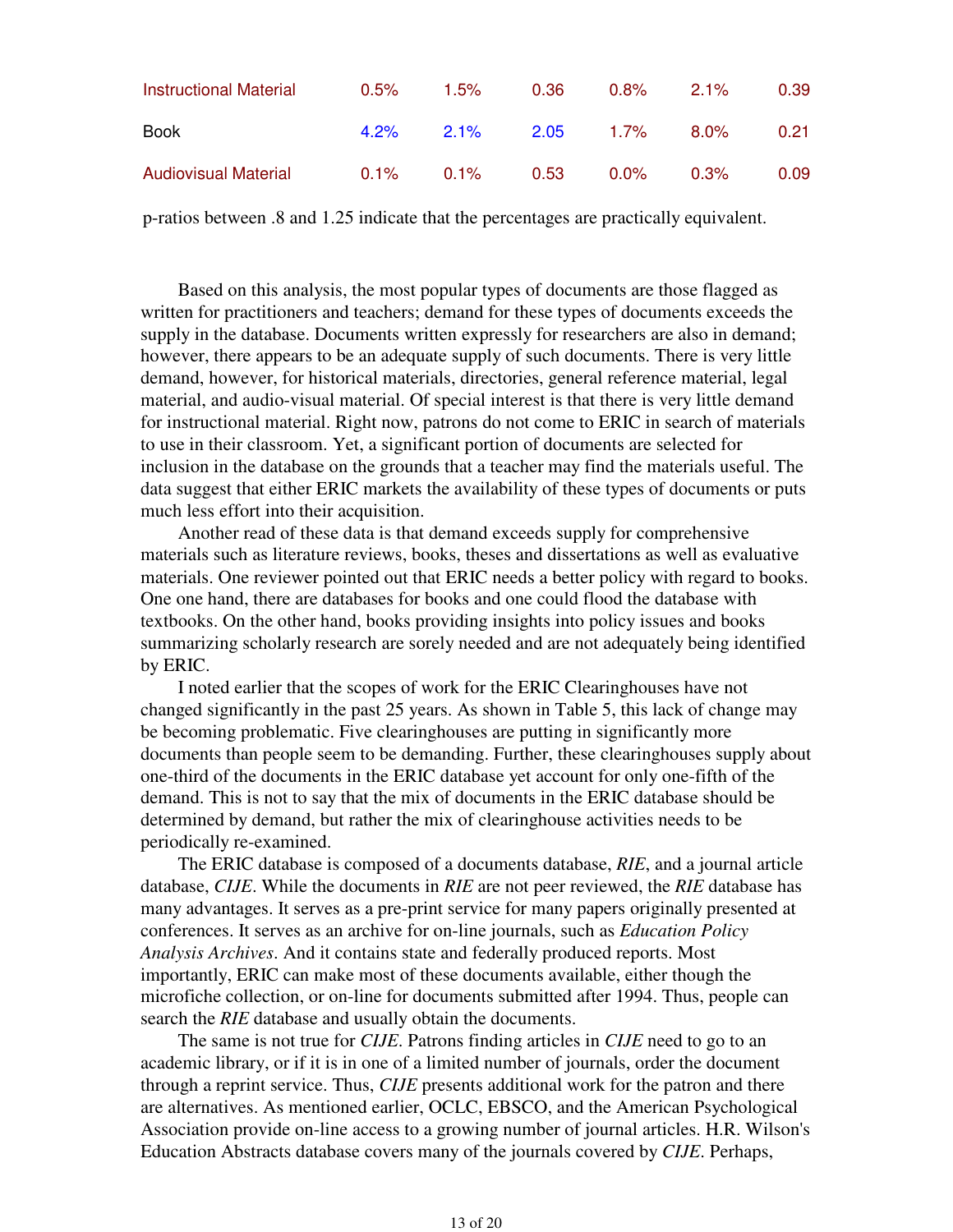ERIC should drop *CIJE* in light of these other databases or perhaps index only those journals it can archive in *RIE*.

| Table 5                                         |
|-------------------------------------------------|
| <b>Supply and Demand of ERIC</b>                |
| <b>Citations and Documents by Clearinghouse</b> |

|                   |        | <b>On-line citations</b> |       |        | <b>Reproduced documents</b> |       |  |  |
|-------------------|--------|--------------------------|-------|--------|-----------------------------|-------|--|--|
|                   | Demand | Supply                   | Ratio | Demand | Supply                      | Ratio |  |  |
| Ed Manage         | 9.6%   | 6.4%                     | 1.52  | 9.2%   | 6.7%                        | 1.38  |  |  |
| <b>Teacher Ed</b> | 7.7%   | 5.0%                     | 1.53  | 6.5%   | 5.3%                        | 1.24  |  |  |
| Disab/Gifted      | 16.3%  | 8.2%                     | 1.99  | 7.5%   | 6.5%                        | 1.16  |  |  |
| Early Child       | 9.6%   | 5.6%                     | 1.71  | 7.9%   | 7.3%                        | 1.09  |  |  |
| Reading           | 9.4%   | 8.2%                     | 1.15  | 10.3%  | 9.5%                        | 1.08  |  |  |
| Assessment        | 4.8%   | 4.6%                     | 1.04  | 6.4%   | 6.0%                        | 1.07  |  |  |
| Commn Col         | 1.7%   | 2.8%                     | 0.59  | 4.7%   | 4.7%                        | 1.00  |  |  |
| Urban             | 4.4%   | 4.0%                     | 1.10  | 4.1%   | 4.2%                        | 0.98  |  |  |
| Counsel           | 6.1%   | 6.4%                     | 0.96  | 4.6%   | 4.7%                        | 0.97  |  |  |
| Foreign Lang      | 3.2%   | 5.0%                     | 0.65  | 5.2%   | 5.8%                        | 0.89  |  |  |
| Rural             | 3.6%   | 3.0%                     | 1.18  | 2.9%   | 3.4%                        | 0.87  |  |  |
| <b>Sci Math</b>   | 5.7%   | 7.5%                     | 0.76  | 3.2%   | 4.6%                        | 0.70  |  |  |
| <b>Higher Ed</b>  | 3.8%   | 7.4%                     | 0.51  | 5.2%   | 7.5%                        | 0.69  |  |  |
| <b>Info Resou</b> | 4.9%   | 8.0%                     | 0.61  | 4.9%   | 7.2%                        | 0.68  |  |  |
| Career/Adult Ed   | 5.1%   | 10.0%                    | 0.51  | 6.4%   | 11.4%                       | 0.56  |  |  |
| <b>Soc Stud</b>   | 4.0%   | 6.1%                     | 0.65  | 2.8%   | 4.9%                        | 0.56  |  |  |

p-ratios between .8 and 1.25 indicate that the percentages are practically equivalent.

## **Summary and Conclusions**

ERIC's value lies is its ability to make educational information relevant to a wide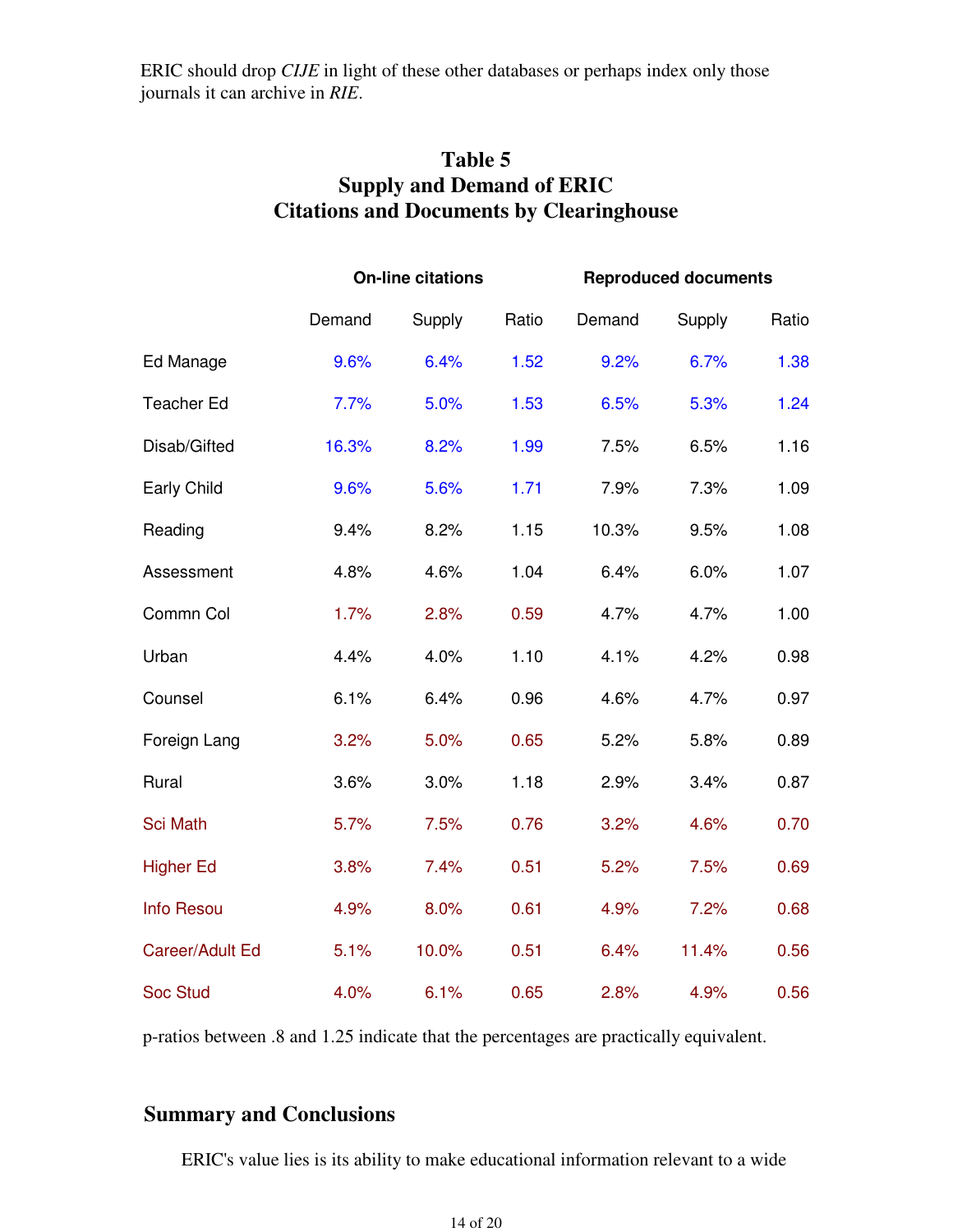range of consumers. ERIC does this by identifying resources, organizing information, applying information science, using literature, synthesizing information, developing new information tools, and developing special information products. While building the database has been its central activity, the most visible and useful ERIC accomplishments are not part of the core ERIC contract. They do, however, stem from the database and the process of building the database.

 I have argued that ERIC will not be able to provide its current level of services much longer because demand is outpacing institutional and personal capacity. If ERIC maintains the low levels of service the government currently funds, without any effort to redirect and expand resources to meet demonstrated need, the education community will lose. ERIC is the information infrastructure for American education. While operating at a fraction of its capacity, it has effectively provided access to the wide range of information and information services produced across the country. The need to build this education information infrastructure is increasing. Perhaps more than ever, the education community needs to use information to inform decision-making at all levels. The daily instructional activities of America's 3,000,000 elementary and secondary school teachers should be guided by sound educational practices. Administrators and policymakers should benefit from the management decisions made by their colleagues. Research is a cumulative science and should be built on the methods and findings of other researchers with built-in mechanisms for dissemination and feedback from practitioners.

 The need to build and maintain the education information infrastructure exists and the responsibility falls squarely on the U.S. Department of Education. Historically, there have been two criteria in determining the appropriateness of government interventions (programs):

- 1. limit the intervention of all governments to undertaking only those activities whose purposes are unattainable in the desired amount or quality through private action and where the public benefits equal or exceed the public costs of production
- 2. remand the public intervention to the lowest level (local, state, federal, or some combination) where the function can be effectively performed Mathtech (1998b).

 By these criteria, providing information to the education community is clearly an appropriate federal role. Federal involvement in this area prevents needless duplication of effort, can assure better quality, can assure a range of products, and is cost effective.

 ERIC could be doing a great deal more in its quest to provide information to the education community. I have mentioned several things ERIC is not doing:

- systematically gathering and analyzing patron satisfaction information
- systematically analyzing queries and search strategies to identify user community training needs and topics of interest
- designing benchmarks and systematically evaluating and improving the quality of reference services
- producing management resources to be shared across the 16 clearinghouses
- gathering and analyzing high-quality usage statistics
- vigorously pursuing acquisitions
- vigorously acquiring and cataloging web resources
- providing access to the journal literature
- marketing and disseminating itself to a broader audience
- preparing articles about the project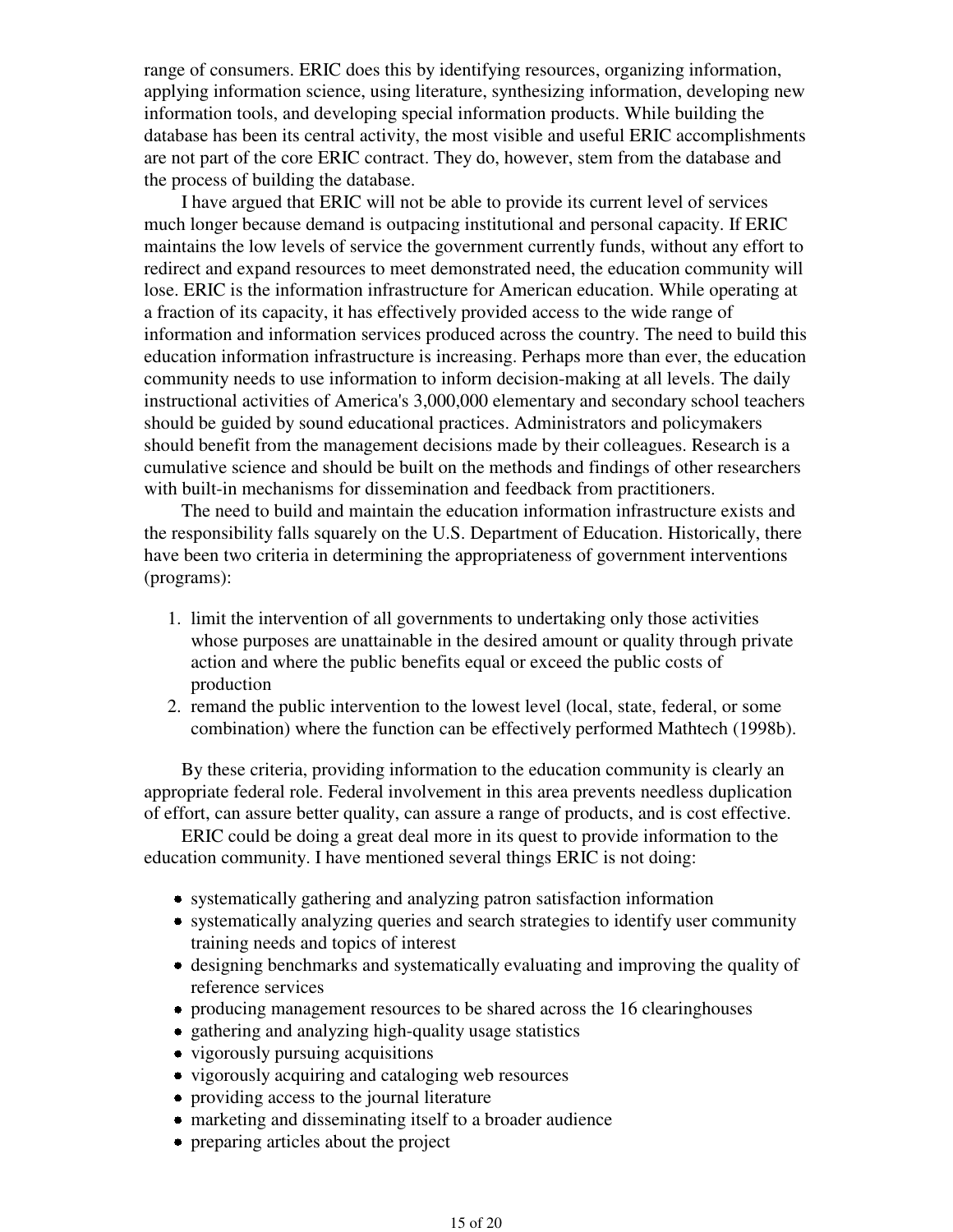I have also mentioned some things ERIC is doing, but should do more of:

- developing a wide range of content-oriented training material
- disseminating information about itself
- establishing on-line electronic journals
- creating access to full-text documents
- posting quality materials on the Internet as they are acquired
- providing more syntheses and information products

 ERIC has amply demonstrated the need to infuse information science in the various educational subject matter disciplines, and its ability to do so. ERIC needs to expand if it to institutionalize its current level of service and respond well to information requests of the 21st century. Properly funding the volunteer activities will allow for more concentrated effort and inevitably higher quality and usability. Just as educational practice and advances should be based on research, ERIC also needs a program of research into ways of being more responsive to user needs.

 The ERIC of today is confronted with a vastly different user base, mode of access, mix of services and set of demands. No, ERIC is not ready for this new environment. It has the ability, but not the resources and not the guidance. In my view, this will hurt not only the research community, but more importantly, teachers and practitioners who have neither the time, desire or ability to sift through today's overwhelming volumes of potential resources.

#### **Notes**

- . Based on a paper presented at the Annual Meeting of the American Educational 1. Research Association, New Orleans, LA April 24-28, 2000.
- 2. This study did NOT receive any funding from the U.S. Department of Education.

#### **Endorsements**

The Directors of the following ERIC Clearinghouses have indicated that they concur with most, but not necessarily all, of the points raised in this article:

- ERIC Clearinghouse on Higher Education,
- ERIC Clearinghouse on Counseling and Student Services,
- ERIC Clearinghouse on Educational Management,
- ERIC Clearinghouse on Elementary and Early Childhood Education,
- ERIC Clearinghouse on Languages and Linguistics,
- ERIC Clearinghouse on Urban Education,
- ERIC Clearinghouse on Reading, English and Communication,
- ERIC Clearinghouse on Disabilities and Gifted Education,
- ERIC Clearinghouse on Information and Technology,
- ERIC Clearinghouse on Social Studies/Social Science Education,
- ERIC Clearinghouse on Community Colleges, and
- ERIC Clearinghouse on Rural Education and Small Schools,
- and I am the Director of the ERIC Clearinghouse on Assessment and Evaluation.

## **References**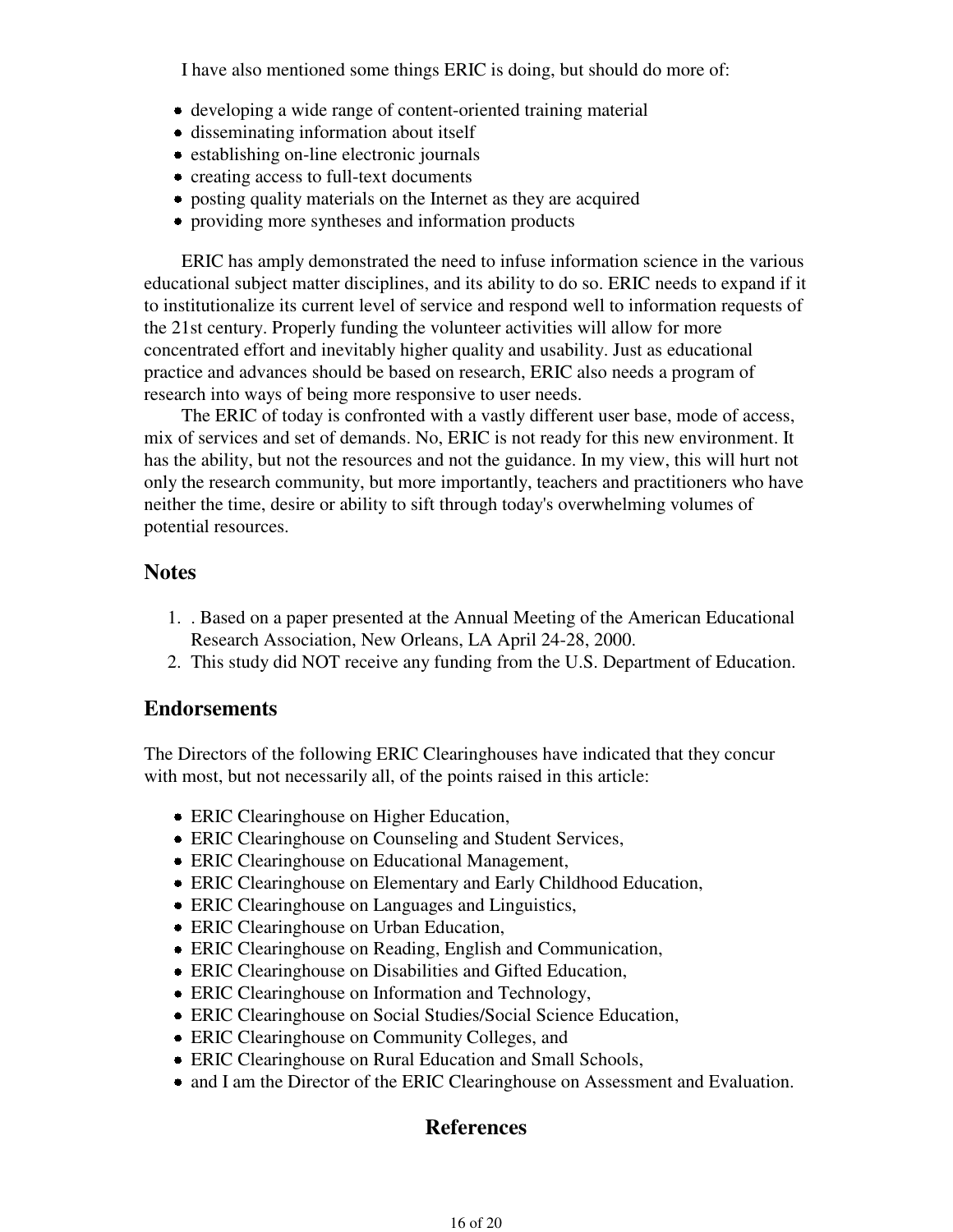Colker, Laura J. (2000). *Reminiscences from the Field: The Continuing Story of ERIC*. Springfield, VA: Dyntel Corporation.

Eisenberg, Mike; Henson, Jane; Howley, Craig; Cawley, Nancy; Ramirez, Bruce; Rothenberg, Dianne (1997). Rising Expectations: A Framework for ERIC's Future in the National Library of Education. Report of the ERIC Operations Framework Task Force. (ERIC Document Reproduction Service No. ED410969)

*ERIC Annual Report 1999*. Available. Online: http://www.accesseric.org/resources/annual99/index.html

Hoffman, Charlene M (1995). Federal Support for Education. Fiscal Years 1980 to 1995. Washington, DC: National Center for Educational Statistics. (ERIC Document Reproduction Service No. ED392853).

Lynch, Clifford A. (2000). Technology and the ERIC System: New Opportunities and New Impacts. Discussion Draft for March 8, 2000 ERIC Director's Meeting.

Mathtech (1998a). Shaping the Future of Educational Research, Development, and Communication. OERI Reauthorization Working Papers Prepared for the National Educational Research Policy and Priorities Board (ERIC Document Reproduction Service No. ED428105).

Mathtech (1998b). A Review of the Federal Role and the Department of Education Structure. OERI Reauthorization Working Papers Prepared for the National Educational Research Policy and Priorities Board (ERIC Document Reproduction Service No. ED428105).

Rudner, Lawrence M. (1997). ERIC and NLE: Past, Present, and Future. Paper prepared for the National Educational Research Policy and Priorities Board. May 30, 1997.

Rudner, Lawrence M. (2000). Who Is Going to Mine Digital Library Resources? And How? *D-Lib Magazine*, 6(5) May 2000. On-line: http://www.dlib.org/dlib/may00/rudner/05rudner.html.

Stalford, Charles B.; Stern, Joyce D. (1990). Major Results of a Survey on the Use of Educational R&D Resources by School Districts. Paper presented at the Annual Meeting of the American Educational Research Association (Boston, MA, April 16-20, 1990). (ERIC Document Reproduction Service No. ED329212).

Stonehill, Robert M. 1992. "Myths and Realities About ERIC." ERIC Digest. Washington, DC: Office of Educational Research and Improvement, National Center for Education Statistics. (ERIC Document Reproduction Service No. ED345756).

Trester, Delmer J. (1981). *ERIC: The First Fifteen Years: 1964-1979.* Columbus, OH: SMEAC Information Reference Center.

## **About the Author**

**Lawrence M. Rudner**, Director ERIC Clearinghouse on Assessment and Evaluation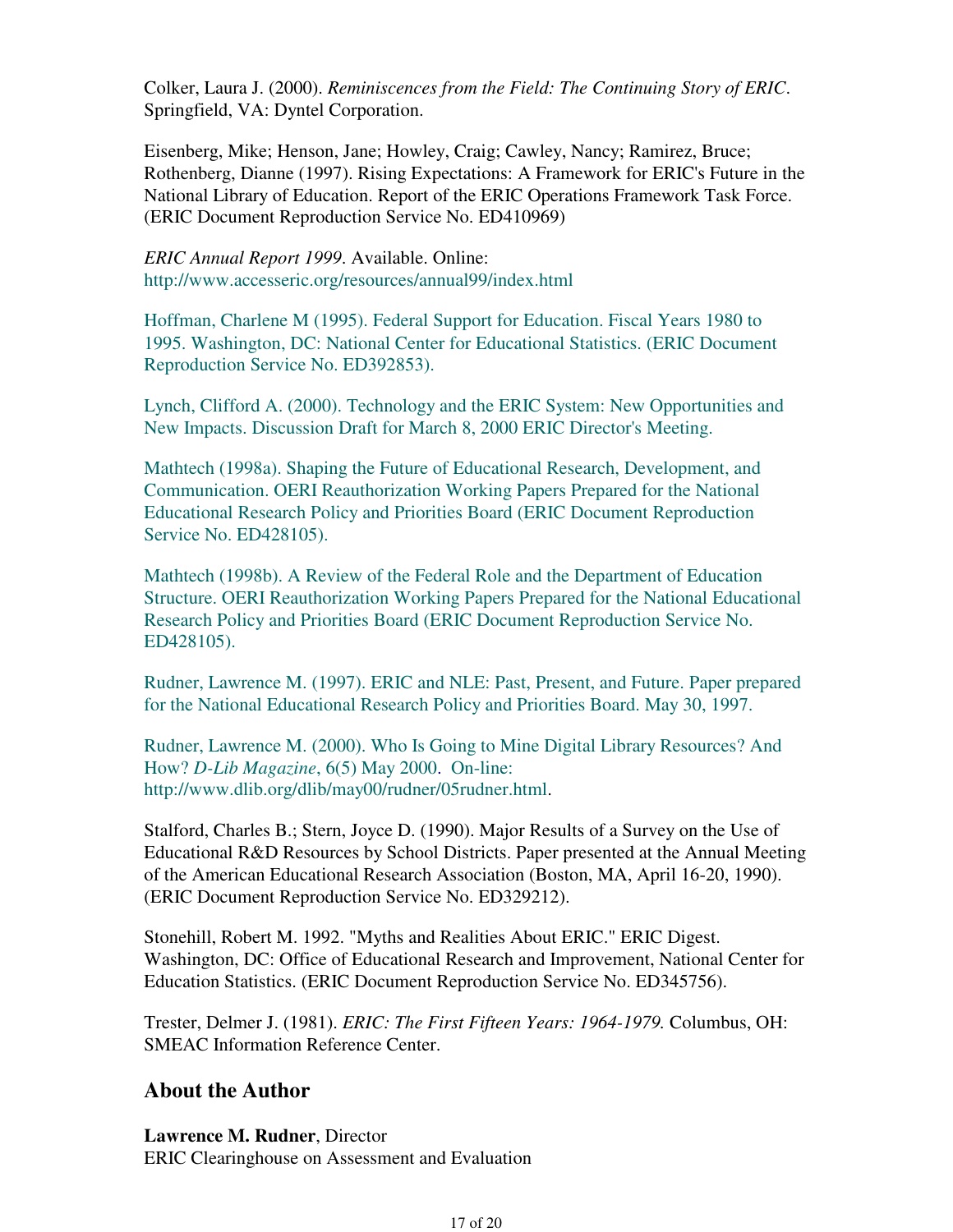Department of Measurement, Statistics and Evaluation 1129 Shriver Laboratory University of Maryland, College Park College Park, MD 20742

#### Email: rudner@ericae.net

Lawrence Rudner is with the College of Library and Information Services, University of Maryland, College Park. He has been involved in quantitative analysis for over 30 years, having served as a university professor, a branch chief in the U.S. Department of Education, and a classroom teacher. For the past 12 years, he has been the Director of the ERIC Clearinghouse on Assessment and Evaluation, an information service sponsored by the National Library of Education, U.S. Department of Education. Dr. Rudner holds a Ph.D. in Educational Psychology (1977), an MBA in Finance (1991), and lifetime teaching certificates from two states.

#### **Copyright 2000 by the** *Education Policy Analysis Archives*

The World Wide Web address for the *Education Policy Analysis Archives* is **epaa.asu.edu**

General questions about appropriateness of topics or particular articles may be addressed to the Editor, Gene V Glass, glass@asu.edu or reach him at College of Education, Arizona State University, Tempe, AZ 85287-0211. (602-965-9644). The Commentary Editor is Casey D. Cobb: casey.cobb@unh.edu .

## **EPAA Editorial Board**

Michael W. Apple University of Wisconsin

John Covaleskie Northern Michigan University

Sherman Dorn University of South Florida

Richard Garlikov hmwkhelp@scott.net

Alison I. Griffith York University

Ernest R. House University of Colorado

Craig B. Howley Appalachia Educational Laboratory

Daniel Kallós Umeå University

Thomas Mauhs-Pugh Green Mountain College Greg Camilli Rutgers University

Alan Davis University of Colorado, Denver

Mark E. Fetler California Commission on Teacher Credentialing

Thomas F. Green Syracuse University

Arlen Gullickson Western Michigan University

Aimee Howley Ohio University

William Hunter University of Calgary

Benjamin Levin University of Manitoba

Dewayne Matthews Western Interstate Commission for Higher Education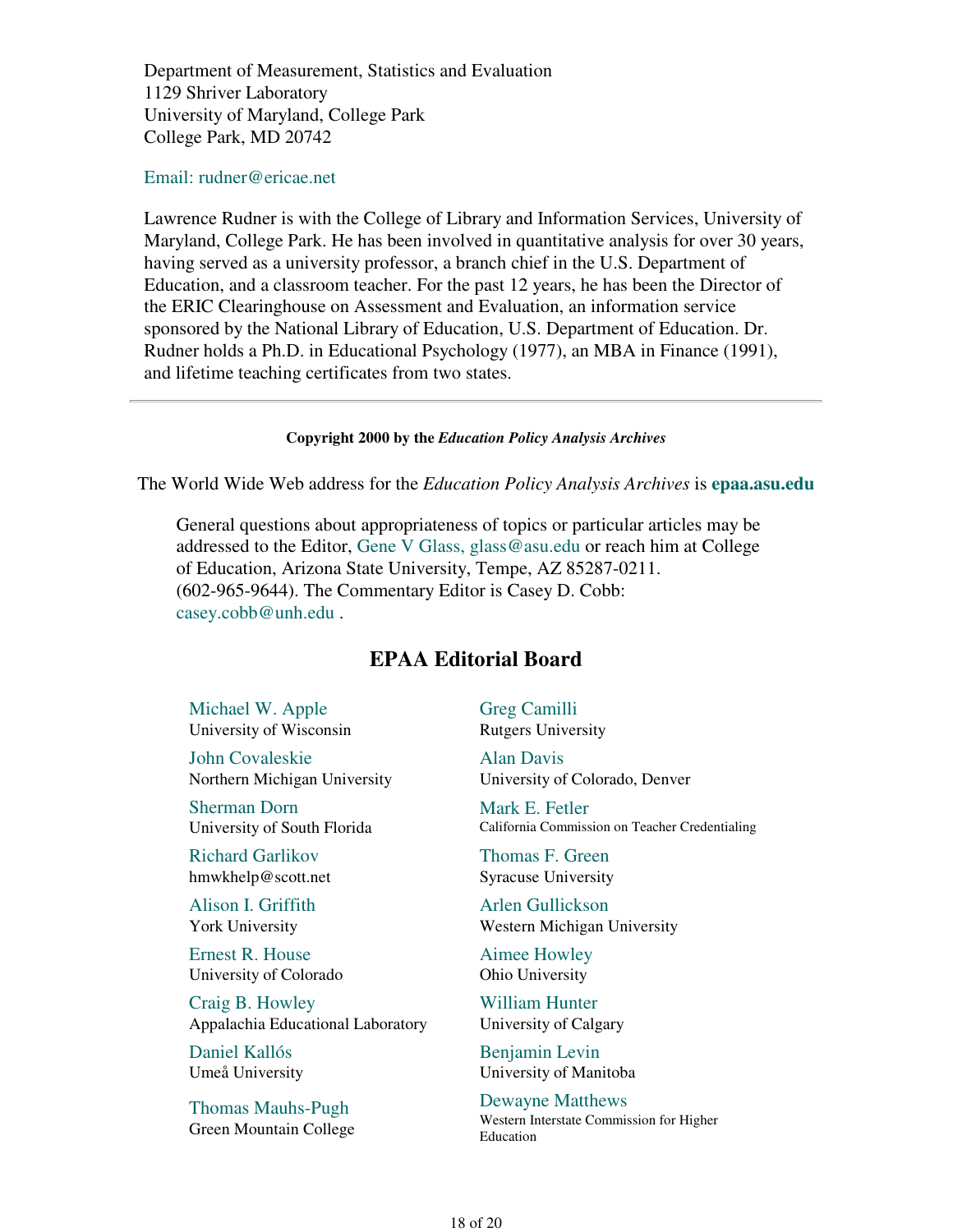William McInerney Purdue University

Les McLean University of Toronto

Anne L. Pemberton apembert@pen.k12.va.us

Richard C. Richardson New York University

Dennis Sayers Ann Leavenworth Center for Accelerated Learning

Michael Scriven scriven@aol.com

Robert Stonehill U.S. Department of Education Mary McKeown-Moak MGT of America (Austin, TX)

Susan Bobbitt Nolen University of Washington

Hugh G. Petrie SUNY Buffalo

Anthony G. Rud Jr. Purdue University

Jay D. Scribner University of Texas at Austin

Robert E. Stake University of Illinois—UC

David D. Williams Brigham Young University

## **EPAA Spanish Language Editorial Board**

**Associate Editor for Spanish Language Roberto Rodríguez Gómez Universidad Nacional Autónoma de México**

roberto@servidor.unam.mx

Adrián Acosta (México)

Universidad de Guadalajara adrianacosta@compuserve.com

Teresa Bracho (México)

Centro de Investigación y Docencia Económica-CIDE bracho dis1.cide.mx

Ursula Casanova (U.S.A.) Arizona State University casanova@asu.edu

Erwin Epstein (U.S.A.) Loyola University of Chicago Eepstein@luc.edu

Rollin Kent (México) Departamento de Investigación Educativa-DIE/CINVESTAV rkent@gemtel.com.mx kentr@data.net.mx

Javier Mendoza Rojas (México) Universidad Nacional Autónoma de México javiermr@servidor.unam.mx

J. Félix Angulo Rasco (Spain) Universidad de Cádiz felix.angulo@uca.es

Alejandro Canales (México) Universidad Nacional Autónoma de México

canalesa@servidor.unam.mx

José Contreras Domingo Universitat de Barcelona Jose.Contreras@doe.d5.ub.es

Josué González (U.S.A.) Arizona State University josue@asu.edu

María Beatriz Luce (Brazil) Universidad Federal de Rio Grande do Sul-UFRGS lucemb@orion.ufrgs.br

Marcela Mollis (Argentina) Universidad de Buenos Aires mmollis@filo.uba.ar